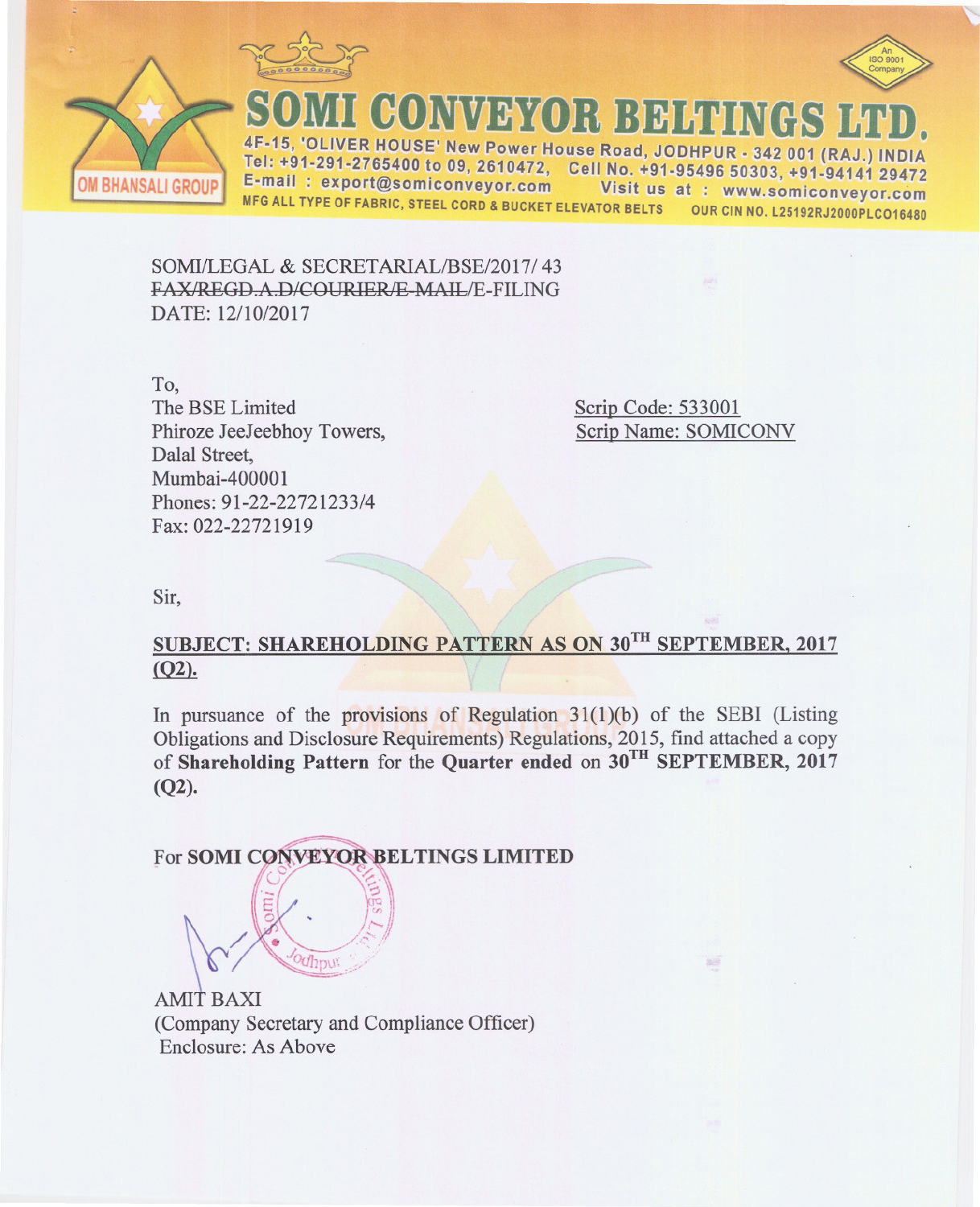| General information about company                                                          |                                   |  |  |  |  |  |
|--------------------------------------------------------------------------------------------|-----------------------------------|--|--|--|--|--|
| Scrip code                                                                                 | 533001                            |  |  |  |  |  |
| Name of the company                                                                        | <b>SOMI CONVEYOR BELTINGS LTD</b> |  |  |  |  |  |
| Whether company is SME                                                                     | N <sub>0</sub>                    |  |  |  |  |  |
| Class of Security                                                                          | <b>Equity Shares</b>              |  |  |  |  |  |
| Type of report                                                                             | Ouarterly                         |  |  |  |  |  |
| Quarter Ended / Half year ended/Date of Report (For Prelisting / Allotment)                | 30-09-2017                        |  |  |  |  |  |
| Date of allotment / extinguishment (in case Capital Restructuring selected) / Listing Date |                                   |  |  |  |  |  |
| Shareholding pattern filed under                                                           | Regulation $31(1)(b)$             |  |  |  |  |  |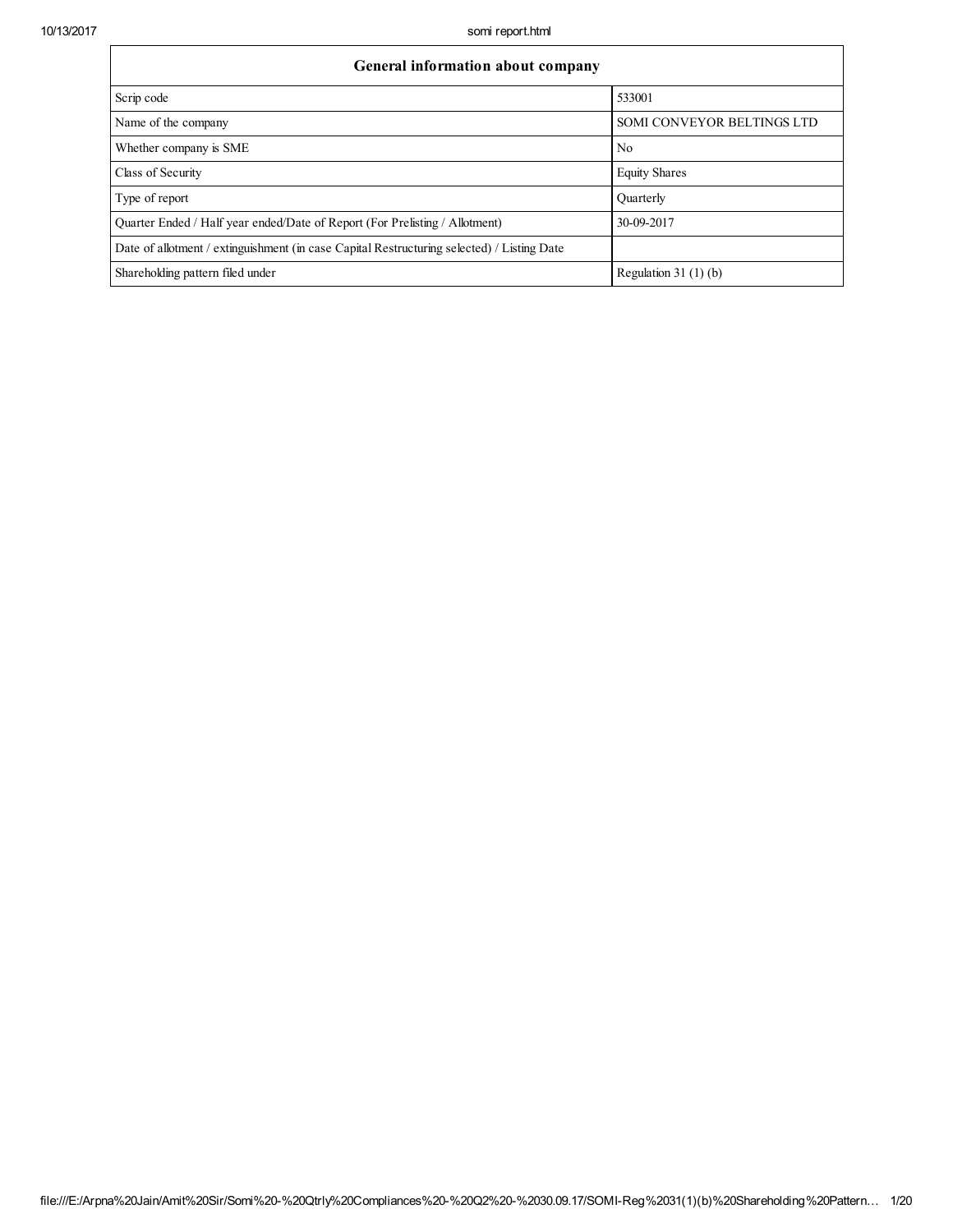| Sr. No. | <b>Particular</b>                                                                      | Yes/No         |
|---------|----------------------------------------------------------------------------------------|----------------|
|         | Whether the Listed Entity has issued any partly paid up shares?                        | No.            |
|         | Whether the Listed Entity has issued any Convertible Securities?                       | No.            |
|         | Whether the Listed Entity has issued any Warrants?                                     | No.            |
|         | Whether the Listed Entity has any shares against which depository receipts are issued? | No.            |
|         | Whether the Listed Entity has any shares in locked-in?                                 | No.            |
| 6       | Whether any shares held by promoters are pledge or otherwise encumbered?               | No.            |
|         | Whether company has equity shares with differential voting rights?                     | N <sub>0</sub> |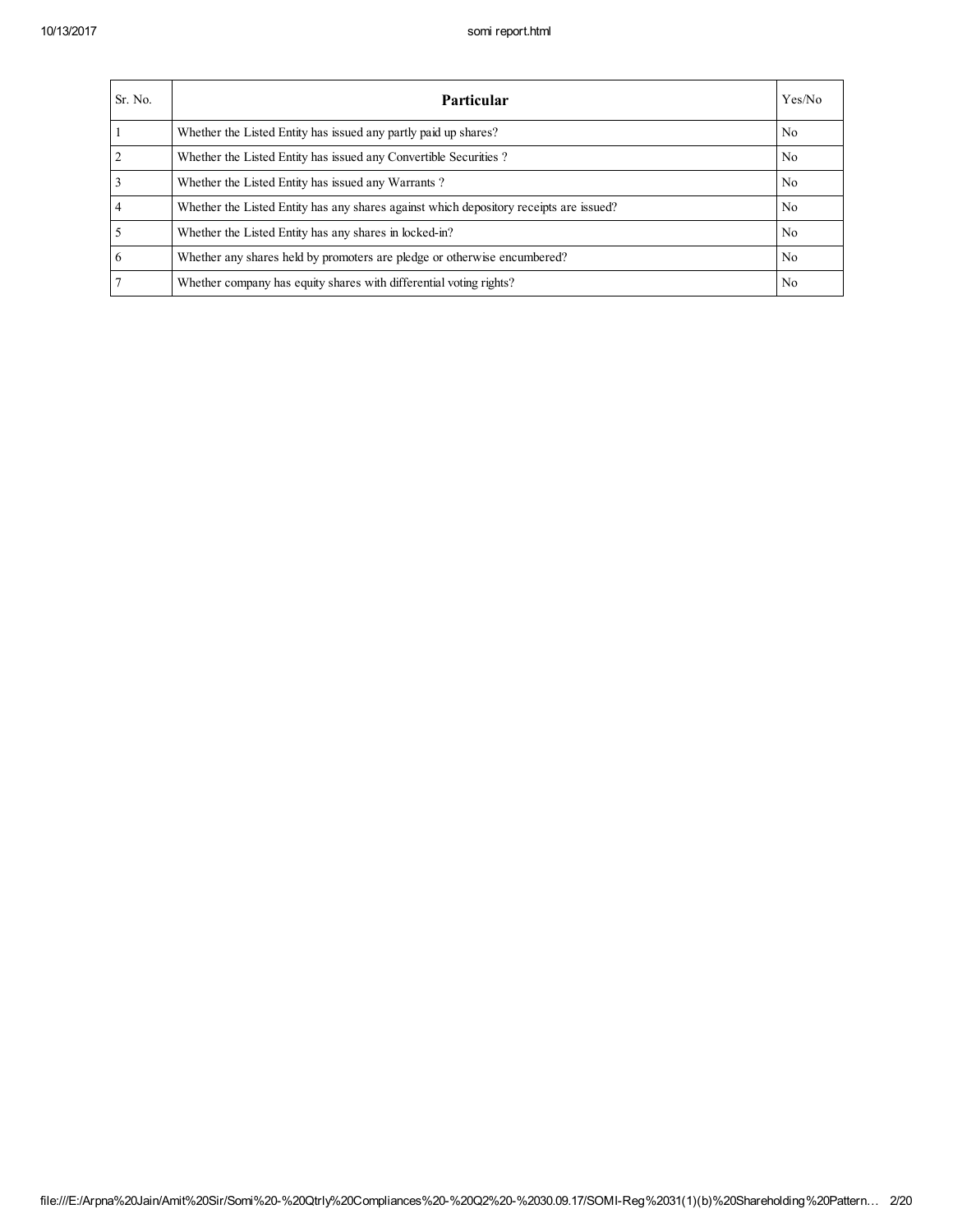$\mathsf{l}$ 

|                 |                                           |                      |                              |                       |                          |                                        | Table 1 - Summary Statement holding of specified securities      |                           |               |          |                                 |
|-----------------|-------------------------------------------|----------------------|------------------------------|-----------------------|--------------------------|----------------------------------------|------------------------------------------------------------------|---------------------------|---------------|----------|---------------------------------|
| Category        | Nos. Of                                   | No. of<br>fully paid | No. Of<br>Partly<br>paid-up  | No. Of<br>shares      | Total nos.<br>shares     | Shareholding as a<br>% of total no. of | Number of Voting Rights held in each<br>class of securities (IX) |                           |               |          |                                 |
| Category<br>(1) | of<br>shareholder                         | shareholders         | up equity                    | equity                | underlying<br>Depository | held (VII)                             | shares (calculated<br>as per SCRR,                               | No of Voting (XIV) Rights |               |          | Total as<br>a % of<br>$(A+B+C)$ |
| (II)            |                                           | (III)                | shares<br>$\text{held (IV)}$ | shares<br>held<br>(V) | Receipts<br>(VI)         | $= (IV) +$<br>$(V)+(VI)$               | 1957) (VIII) As a<br>% of $(A+B+C2)$                             | Class eg:<br>X            | Class<br>eg:y | Total    |                                 |
| (A)             | Promoter<br>&<br>Promoter<br>Group        | 7                    | 6955787                      |                       |                          | 6955787                                | 59.05                                                            | 6955787                   |               | 6955787  | 59.05                           |
| (B)             | Public                                    | 2769                 | 4823869                      |                       |                          | 4823869                                | 40.95                                                            | 4823869                   |               | 4823869  | 40.95                           |
| (C)             | Non<br>Promoter-<br>Non Public            |                      |                              |                       |                          |                                        |                                                                  |                           |               |          |                                 |
| (C1)            | <b>Shares</b><br>underlying<br><b>DRs</b> |                      |                              |                       |                          |                                        |                                                                  |                           |               |          |                                 |
| (C2)            | Shares held<br>by<br>Employee<br>Trusts   |                      |                              |                       |                          |                                        |                                                                  |                           |               |          |                                 |
|                 | Total                                     | 2776                 | 11779656                     |                       |                          | 11779656                               | 100                                                              | 11779656                  |               | 11779656 | 100                             |

|  |  | Table I - Summary Statement holding of specified securities |  |  |  |  |  |
|--|--|-------------------------------------------------------------|--|--|--|--|--|
|--|--|-------------------------------------------------------------|--|--|--|--|--|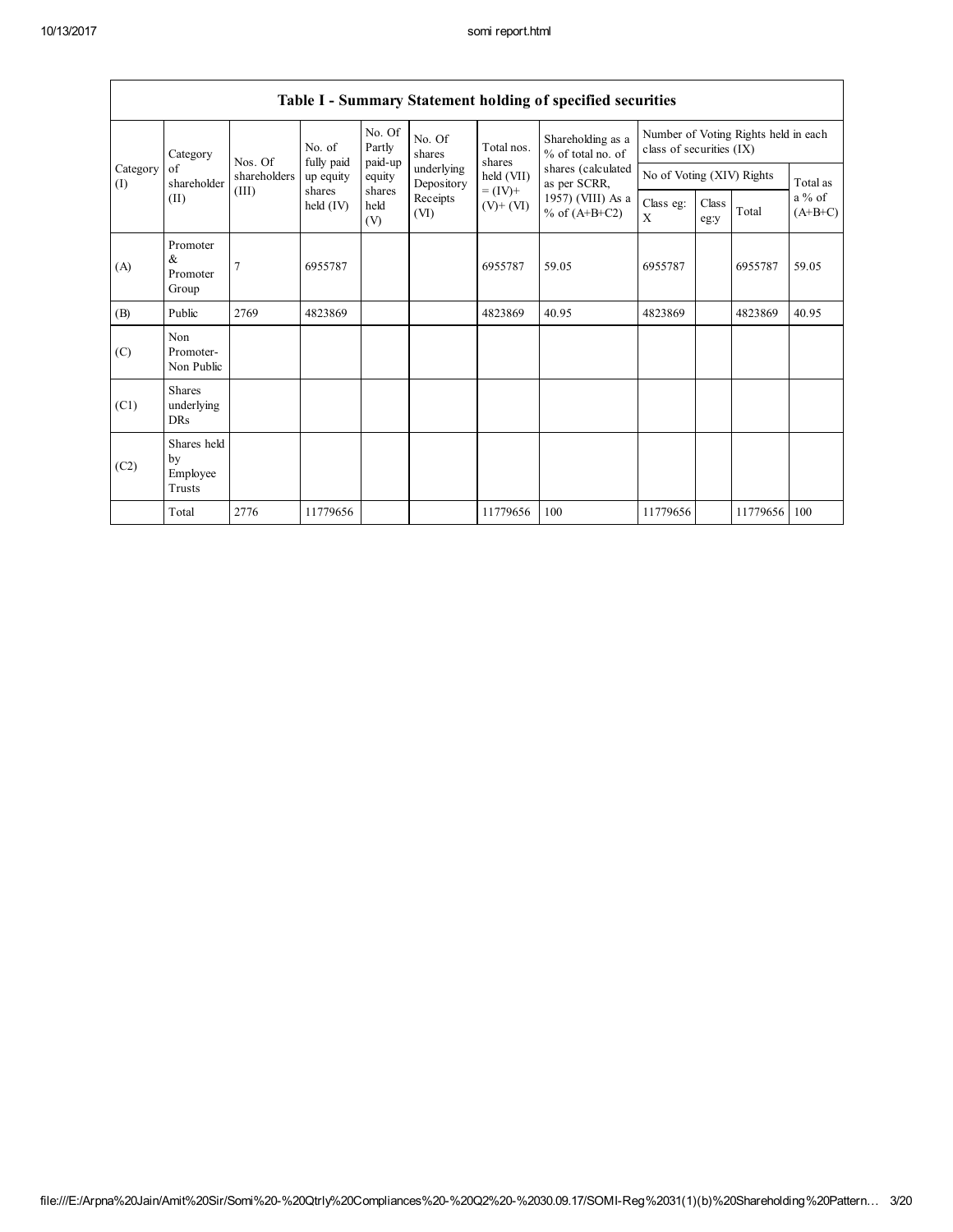|                               |                                           |                                                                                          |                                       |                                                           | Table I - Summary Statement holding of specified securities                                                                                                                     |                                        |                                                         |                                                                               |                                                         |                                       |
|-------------------------------|-------------------------------------------|------------------------------------------------------------------------------------------|---------------------------------------|-----------------------------------------------------------|---------------------------------------------------------------------------------------------------------------------------------------------------------------------------------|----------------------------------------|---------------------------------------------------------|-------------------------------------------------------------------------------|---------------------------------------------------------|---------------------------------------|
| of<br>Category<br>(I)<br>(II) | Category                                  | No. Of<br><b>Shares</b><br>Underlying<br>Outstanding<br>convertible<br>securities<br>(X) | No. of<br><b>Shares</b><br>Underlying | No. Of Shares<br>Underlying<br>Outstanding<br>convertible | Shareholding, as a %<br>assuming full conversion<br>of convertible securities (<br>as a percentage of diluted<br>share capital) $(XI)$ =<br>$(VII)+(X)$ As a % of<br>$(A+B+C2)$ | Number of<br>Locked in<br>shares (XII) |                                                         | Number of<br><b>Shares</b><br>pledged or<br>otherwise<br>encumbered<br>(XIII) |                                                         | Number of<br>equity shares<br>held in |
|                               | shareholder                               |                                                                                          | Outstanding<br>Warrants<br>$(X_i)$    | securities and<br>No. Of<br>Warrants (Xi)<br>(a)          |                                                                                                                                                                                 | N <sub>0</sub><br>(a)                  | As a<br>$%$ of<br>total<br><b>Shares</b><br>held<br>(b) | N <sub>0</sub><br>(a)                                                         | As a<br>$%$ of<br>total<br><b>Shares</b><br>held<br>(b) | dematerialized<br>form $(XIV)$        |
| (A)                           | Promoter<br>$\&$<br>Promoter<br>Group     |                                                                                          |                                       |                                                           | 59.05                                                                                                                                                                           |                                        |                                                         |                                                                               |                                                         | 6955787                               |
| (B)                           | Public                                    |                                                                                          |                                       |                                                           | 40.95                                                                                                                                                                           |                                        |                                                         |                                                                               |                                                         | 4001859                               |
| (C)                           | Non<br>Promoter-<br>Non Public            |                                                                                          |                                       |                                                           |                                                                                                                                                                                 |                                        |                                                         |                                                                               |                                                         |                                       |
| (C1)                          | <b>Shares</b><br>underlying<br><b>DRs</b> |                                                                                          |                                       |                                                           |                                                                                                                                                                                 |                                        |                                                         |                                                                               |                                                         |                                       |
| (C2)                          | Shares held<br>by<br>Employee<br>Trusts   |                                                                                          |                                       |                                                           |                                                                                                                                                                                 |                                        |                                                         |                                                                               |                                                         |                                       |
|                               | Total                                     |                                                                                          |                                       |                                                           | 100                                                                                                                                                                             |                                        |                                                         |                                                                               |                                                         | 10957646                              |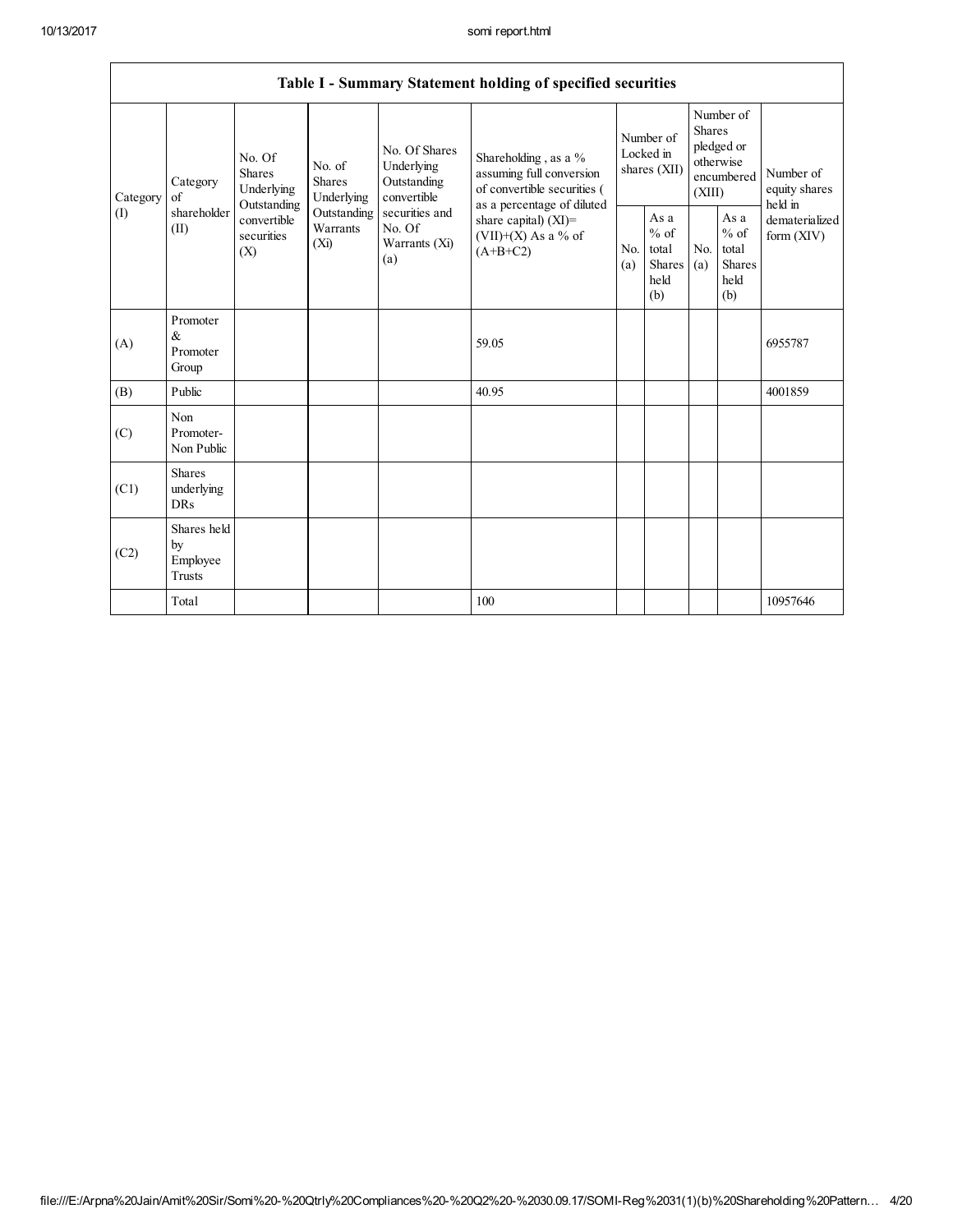$\mathbf{r}$ 

|                                                                                                | Table II - Statement showing shareholding pattern of the Promoter and Promoter Group                                |                         |                                                                                                            |                                                      |                                              |                                       |                                                                       |                                     |  |                                 |               |
|------------------------------------------------------------------------------------------------|---------------------------------------------------------------------------------------------------------------------|-------------------------|------------------------------------------------------------------------------------------------------------|------------------------------------------------------|----------------------------------------------|---------------------------------------|-----------------------------------------------------------------------|-------------------------------------|--|---------------------------------|---------------|
|                                                                                                |                                                                                                                     |                         |                                                                                                            | No.<br><b>Of</b><br>Partly                           | No. Of<br>shares<br>underlying<br>Depository | Total<br>nos.<br>shares<br>held (VII) | Shareholding<br>as a % of<br>total no. of<br>shares<br>(calculated as | each class of securities (IX)       |  | Number of Voting Rights held in |               |
| Category &<br>Name of the<br>Sr.                                                               |                                                                                                                     | Nos. Of<br>shareholders | No. of<br>fully paid<br>up equity                                                                          | paid-<br>up                                          |                                              |                                       |                                                                       | No of Voting (XIV) Rights           |  |                                 | Total<br>as a |
|                                                                                                | Shareholders (I)                                                                                                    | (III)                   | shares<br>equity<br>Receipts<br>$= (IV) +$<br>held (IV)<br>shares<br>$(V)$ + $(VI)$<br>(VI)<br>held<br>(V) | per SCRR,<br>1957) (VIII)<br>As a % of<br>$(A+B+C2)$ | Class eg:<br>X                               | Class<br>eg:y                         | Total                                                                 | $%$ of<br>Total<br>Voting<br>rights |  |                                 |               |
| A                                                                                              | Table II - Statement showing shareholding pattern of the Promoter and Promoter Group                                |                         |                                                                                                            |                                                      |                                              |                                       |                                                                       |                                     |  |                                 |               |
| (1)                                                                                            | Indian                                                                                                              |                         |                                                                                                            |                                                      |                                              |                                       |                                                                       |                                     |  |                                 |               |
| (a)                                                                                            | Individuals/Hindu<br>undivided Family                                                                               | $\boldsymbol{7}$        | 6955787                                                                                                    |                                                      |                                              | 6955787                               | 59.05                                                                 | 6955787                             |  | 6955787                         | 59.05         |
| Sub-Total<br>(A)(1)                                                                            |                                                                                                                     | $\tau$                  | 6955787                                                                                                    |                                                      |                                              | 6955787                               | 59.05                                                                 | 6955787                             |  | 6955787                         | 59.05         |
| (2)                                                                                            | Foreign                                                                                                             |                         |                                                                                                            |                                                      |                                              |                                       |                                                                       |                                     |  |                                 |               |
| Total<br>Shareholding<br>of Promoter<br>and<br>Promoter<br>Group $(A)=$<br>$(A)(1)+(A)$<br>(2) |                                                                                                                     | 7                       | 6955787                                                                                                    |                                                      |                                              | 6955787                               | 59.05                                                                 | 6955787                             |  | 6955787                         | 59.05         |
| $\, {\bf B}$                                                                                   | Table III - Statement showing shareholding pattern of the Public shareholder                                        |                         |                                                                                                            |                                                      |                                              |                                       |                                                                       |                                     |  |                                 |               |
| (1)                                                                                            | Institutions                                                                                                        |                         |                                                                                                            |                                                      |                                              |                                       |                                                                       |                                     |  |                                 |               |
| (3)                                                                                            | Non-institutions                                                                                                    |                         |                                                                                                            |                                                      |                                              |                                       |                                                                       |                                     |  |                                 |               |
| (a(i))                                                                                         | Individuals -<br>i.Individual<br>shareholders<br>holding nominal<br>share capital up<br>to Rs. 2 lakhs.             | 2464                    | 1789573                                                                                                    |                                                      |                                              | 1789573                               | 15.19                                                                 | 1789573                             |  | 1789573                         | 15.19         |
| (a(ii))                                                                                        | Individuals - ii.<br>Individual<br>shareholders<br>holding nominal<br>share capital in<br>excess of Rs. 2<br>lakhs. | 6                       | 517029                                                                                                     |                                                      |                                              | 517029                                | 4.39                                                                  | 517029                              |  | 517029                          | 4.39          |
| (e)                                                                                            | Any Other<br>(specify)                                                                                              | 299                     | 2517267                                                                                                    |                                                      |                                              | 2517267                               | 21.37                                                                 | 2517267                             |  | 2517267                         | 21.37         |
| Sub-Total<br>(B)(3)                                                                            |                                                                                                                     | 2769                    | 4823869                                                                                                    |                                                      |                                              | 4823869                               | 40.95                                                                 | 4823869                             |  | 4823869                         | 40.95         |
| <b>Total Public</b><br>Shareholding<br>$(B)=(B)(1)+$<br>$(B)(2)+(B)$<br>(3)                    |                                                                                                                     | 2769                    | 4823869                                                                                                    |                                                      |                                              | 4823869                               | 40.95                                                                 | 4823869                             |  | 4823869                         | 40.95         |
| $\mathbf C$                                                                                    | Table IV - Statement showing shareholding pattern of the Non Promoter- Non Public shareholder                       |                         |                                                                                                            |                                                      |                                              |                                       |                                                                       |                                     |  |                                 |               |
| Total (<br>$A+B+C2$ )                                                                          |                                                                                                                     | 2776                    | 11779656                                                                                                   |                                                      |                                              | 11779656                              | 100                                                                   | 11779656                            |  | 11779656                        | 100           |
| Total<br>$(A+B+C)$                                                                             |                                                                                                                     | 2776                    | 11779656                                                                                                   |                                                      |                                              | 11779656                              | 100                                                                   | 11779656                            |  | 11779656                        | 100           |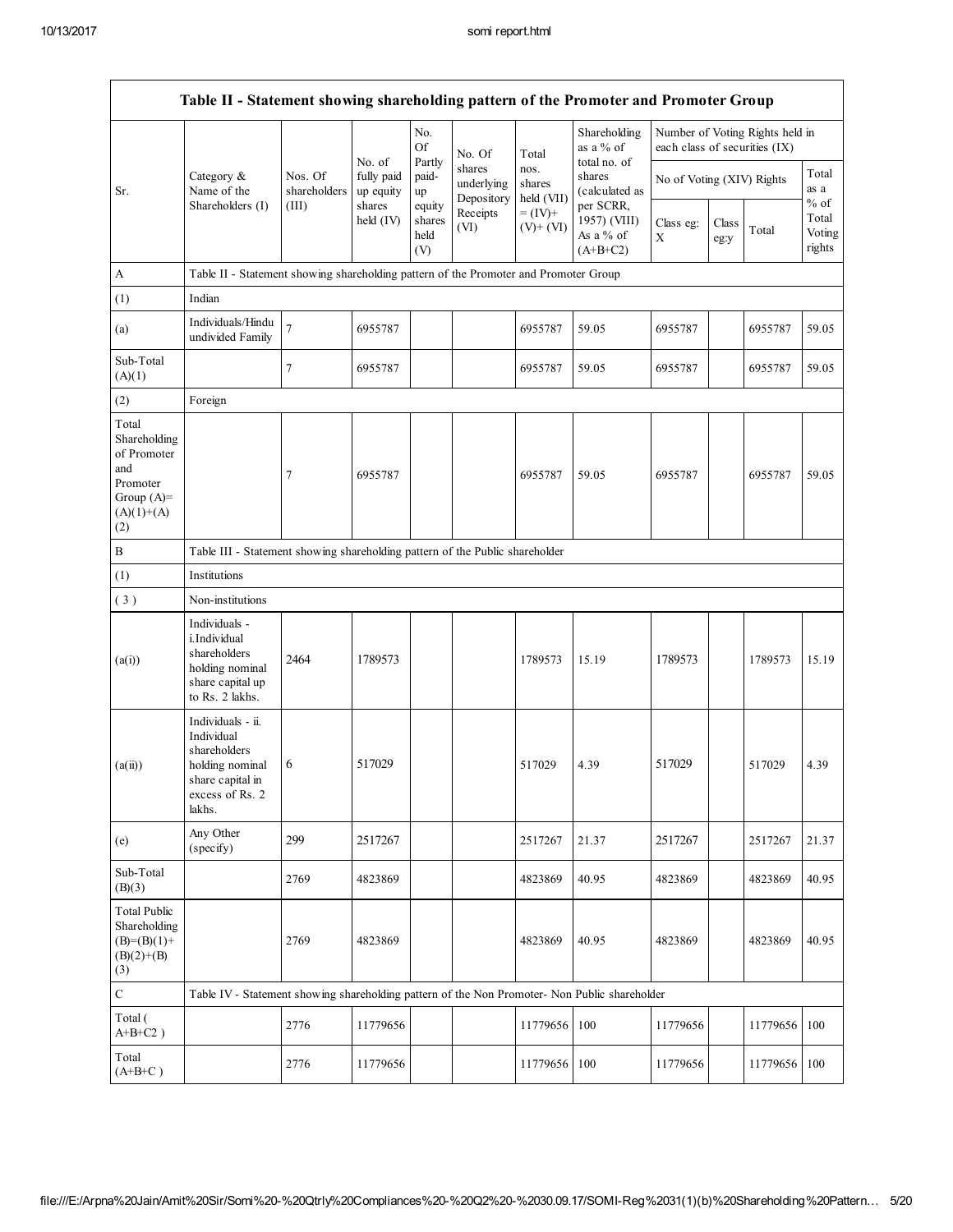|                                                                                         |                                                |                                                                                     |                                                           | Table II - Statement showing shareholding pattern of the Promoter and Promoter Group          |                                        |                                                  |                                                                               |                                                         |                                                                         |
|-----------------------------------------------------------------------------------------|------------------------------------------------|-------------------------------------------------------------------------------------|-----------------------------------------------------------|-----------------------------------------------------------------------------------------------|----------------------------------------|--------------------------------------------------|-------------------------------------------------------------------------------|---------------------------------------------------------|-------------------------------------------------------------------------|
| Sr.                                                                                     | No. Of<br><b>Shares</b><br>Underlying          | No. of<br><b>Shares</b><br>Underlying                                               | No. Of Shares<br>Underlying<br>Outstanding<br>convertible | Shareholding, as a %<br>assuming full conversion of<br>convertible securities (as a           | Number of<br>Locked in<br>shares (XII) |                                                  | Number of<br><b>Shares</b><br>pledged or<br>otherwise<br>encumbered<br>(XIII) |                                                         | Number of<br>equity shares<br>held in<br>dematerialized<br>form $(XIV)$ |
|                                                                                         | Outstanding<br>convertible<br>securities $(X)$ | Outstanding<br>securities and No.<br>Warrants<br>Of Warrants (Xi)<br>$(X_i)$<br>(a) |                                                           | percentage of diluted share<br>capital) (XI)= $(VII)+(X)$ As a<br>% of $(A+B+C2)$             |                                        | As a<br>$%$ of<br>total<br>Shares<br>held<br>(b) | No.<br>(a)                                                                    | As a<br>$%$ of<br>total<br><b>Shares</b><br>held<br>(b) |                                                                         |
| A                                                                                       |                                                |                                                                                     |                                                           | Table II - Statement showing shareholding pattern of the Promoter and Promoter Group          |                                        |                                                  |                                                                               |                                                         |                                                                         |
| (1)                                                                                     | Indian                                         |                                                                                     |                                                           |                                                                                               |                                        |                                                  |                                                                               |                                                         |                                                                         |
| (a)                                                                                     |                                                |                                                                                     |                                                           | 59.05                                                                                         |                                        |                                                  |                                                                               |                                                         | 6955787                                                                 |
| Sub-Total (A)<br>(1)                                                                    |                                                |                                                                                     |                                                           | 59.05                                                                                         |                                        |                                                  |                                                                               |                                                         | 6955787                                                                 |
| (2)                                                                                     | Foreign                                        |                                                                                     |                                                           |                                                                                               |                                        |                                                  |                                                                               |                                                         |                                                                         |
| Total<br>Shareholding<br>of Promoter<br>and Promoter<br>Group $(A)=$<br>$(A)(1)+(A)(2)$ |                                                |                                                                                     |                                                           | 59.05                                                                                         |                                        |                                                  |                                                                               |                                                         | 6955787                                                                 |
| $\, {\bf B}$                                                                            |                                                |                                                                                     |                                                           | Table III - Statement showing shareholding pattern of the Public shareholder                  |                                        |                                                  |                                                                               |                                                         |                                                                         |
| (1)                                                                                     | Institutions                                   |                                                                                     |                                                           |                                                                                               |                                        |                                                  |                                                                               |                                                         |                                                                         |
| (3)                                                                                     | Non-institutions                               |                                                                                     |                                                           |                                                                                               |                                        |                                                  |                                                                               |                                                         |                                                                         |
| (a(i))                                                                                  |                                                |                                                                                     |                                                           | 15.19                                                                                         |                                        |                                                  |                                                                               |                                                         | 1789563                                                                 |
| (a(ii))                                                                                 |                                                |                                                                                     |                                                           | 4.39                                                                                          |                                        |                                                  |                                                                               |                                                         | 517029                                                                  |
| (e)                                                                                     |                                                |                                                                                     |                                                           | 21.37                                                                                         |                                        |                                                  |                                                                               |                                                         | 1695267                                                                 |
| Sub-Total (B)<br>(3)                                                                    |                                                |                                                                                     |                                                           | 40.95                                                                                         |                                        |                                                  |                                                                               |                                                         | 4001859                                                                 |
| <b>Total Public</b><br>Shareholding<br>$(B)= (B)(1) +$<br>$(B)(2)+(B)(3)$               |                                                |                                                                                     |                                                           | 40.95                                                                                         |                                        |                                                  |                                                                               |                                                         | 4001859                                                                 |
| $\mathbf C$                                                                             |                                                |                                                                                     |                                                           | Table IV - Statement showing shareholding pattern of the Non Promoter- Non Public shareholder |                                        |                                                  |                                                                               |                                                         |                                                                         |
| Total (<br>$A+B+C2$ )                                                                   |                                                |                                                                                     |                                                           | 100                                                                                           |                                        |                                                  |                                                                               |                                                         | 10957646                                                                |
| Total (A+B+C                                                                            |                                                |                                                                                     |                                                           | 100                                                                                           |                                        |                                                  |                                                                               |                                                         | 10957646                                                                |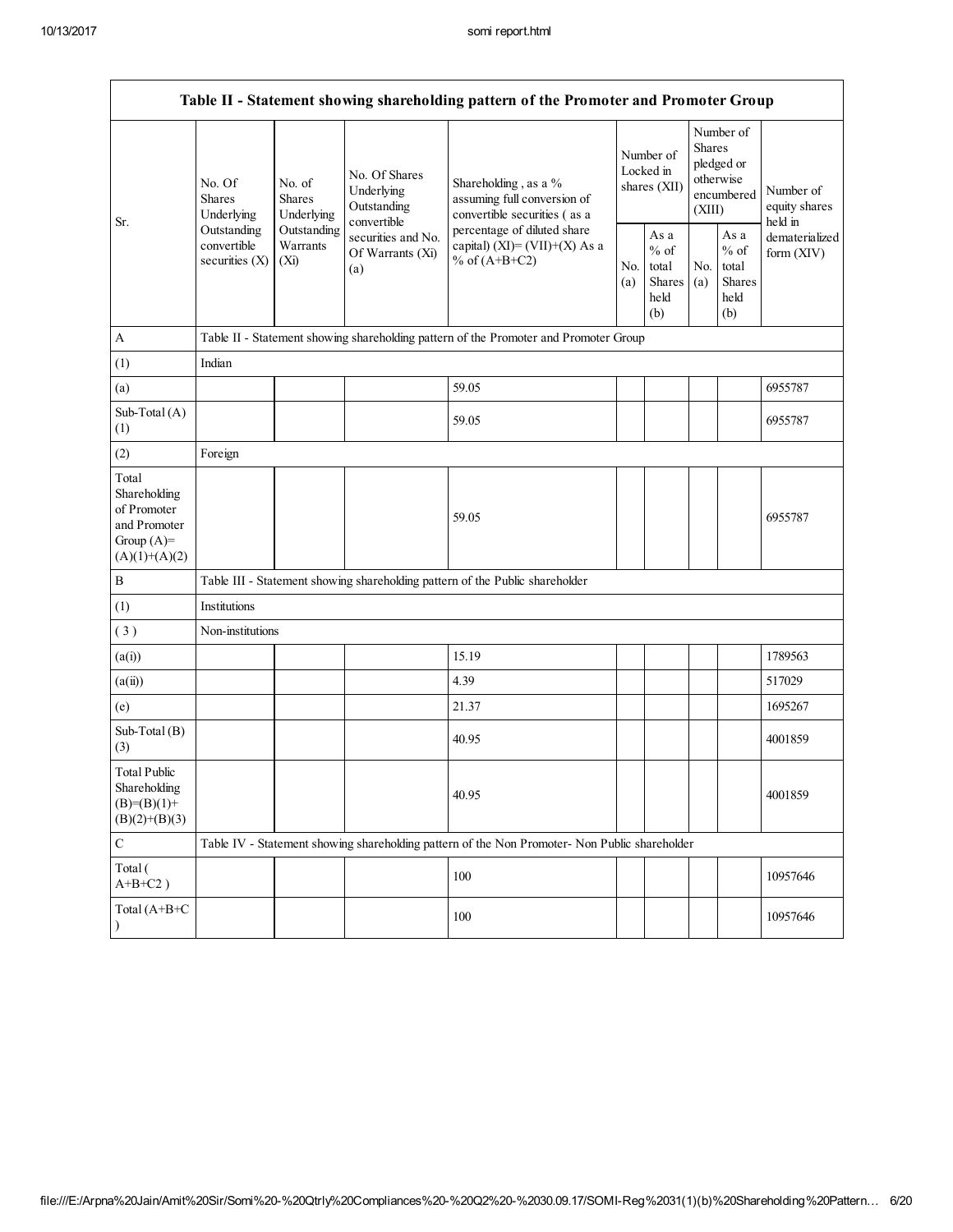| Individuals/Hindu undivided Family                                                                                                                                                          |                                  |                                     |                                   |                                                |                                 |                                 |                                 |  |
|---------------------------------------------------------------------------------------------------------------------------------------------------------------------------------------------|----------------------------------|-------------------------------------|-----------------------------------|------------------------------------------------|---------------------------------|---------------------------------|---------------------------------|--|
| Searial No.                                                                                                                                                                                 | $\mathbf{1}$                     | $\overline{c}$                      | 3                                 | $\overline{4}$                                 | 5                               | 6                               | $\overline{7}$                  |  |
| Name of the<br>Shareholders (I)                                                                                                                                                             | <b>GAURAV</b><br><b>BHANSALI</b> | <b>OM KUMARI</b><br><b>BHANSALI</b> | OM PRAKASH<br><b>BHANSALI HUF</b> | <b>OM</b><br><b>PRAKASH</b><br><b>BHANSALI</b> | <b>PRIYA</b><br><b>BHANSALI</b> | <b>RUCHI</b><br><b>BHANSALI</b> | <b>VIMAL</b><br><b>BHANSALI</b> |  |
| PAN (II)                                                                                                                                                                                    | ADDPB0795R                       | ABFPB0643N                          | AAAHO7932H                        | AAYPB9950G                                     | AGQPB6184Q                      | AIIPB0949H                      | ADDPB0794Q                      |  |
| No. of fully paid<br>up equity shares<br>held (IV)                                                                                                                                          | 572335                           | 1091221                             | 135000                            | 4417011                                        | 68691                           | 72689                           | 598840                          |  |
| No. Of Partly paid-<br>up equity shares<br>held (V)                                                                                                                                         |                                  |                                     |                                   |                                                |                                 |                                 |                                 |  |
| No. Of shares<br>underlying<br>Depository<br>Receipts (VI)                                                                                                                                  |                                  |                                     |                                   |                                                |                                 |                                 |                                 |  |
| Total nos. shares<br>held $(VII) = (IV) +$<br>$(V)+(VI)$                                                                                                                                    | 572335                           | 1091221                             | 135000                            | 4417011                                        | 68691                           | 72689                           | 598840                          |  |
| Shareholding as a<br>% of total no. of<br>shares (calculated<br>as per SCRR,<br>1957) (VIII) As a<br>% of $(A+B+C2)$                                                                        | 4.86                             | 9.26                                | 1.15                              | 37.5                                           | 0.58                            | 0.62                            | 5.08                            |  |
| Number of Voting Rights held in each class of securities (IX)                                                                                                                               |                                  |                                     |                                   |                                                |                                 |                                 |                                 |  |
| Class eg: $X$                                                                                                                                                                               | 572335                           | 1091221                             | 135000                            | 4417011                                        | 68691                           | 72689                           | 598840                          |  |
| Class eg:y                                                                                                                                                                                  |                                  |                                     |                                   |                                                |                                 |                                 |                                 |  |
| Total                                                                                                                                                                                       | 572335                           | 1091221                             | 135000                            | 4417011                                        | 68691                           | 72689                           | 598840                          |  |
| Total as a % of<br><b>Total Voting rights</b>                                                                                                                                               | 4.86                             | 9.26                                | 1.15                              | 37.5                                           | 0.58                            | 0.62                            | 5.08                            |  |
| No. Of Shares<br>Underlying<br>Outstanding<br>convertible<br>securities $(X)$                                                                                                               |                                  |                                     |                                   |                                                |                                 |                                 |                                 |  |
| No. of Shares<br>Underlying<br>Outstanding<br>Warrants (Xi)                                                                                                                                 |                                  |                                     |                                   |                                                |                                 |                                 |                                 |  |
| No. Of Shares<br>Underlying<br>Outstanding<br>convertible<br>securities and No.<br>Of Warrants (Xi)<br>(a)                                                                                  |                                  |                                     |                                   |                                                |                                 |                                 |                                 |  |
| Shareholding, as a<br>% assuming full<br>conversion of<br>convertible<br>securities (as a<br>percentage of<br>diluted share<br>capital) $(XI)$ =<br>$(VII)+(Xi)(a)$ As a<br>% of $(A+B+C2)$ | 4.86                             | 9.26                                | 1.15                              | 37.5                                           | 0.58                            | 0.62                            | 5.08                            |  |
| Number of Locked in shares (XII)                                                                                                                                                            |                                  |                                     |                                   |                                                |                                 |                                 |                                 |  |
| No. $(a)$                                                                                                                                                                                   |                                  |                                     |                                   |                                                |                                 |                                 |                                 |  |
| As a % of total                                                                                                                                                                             |                                  |                                     |                                   |                                                |                                 |                                 |                                 |  |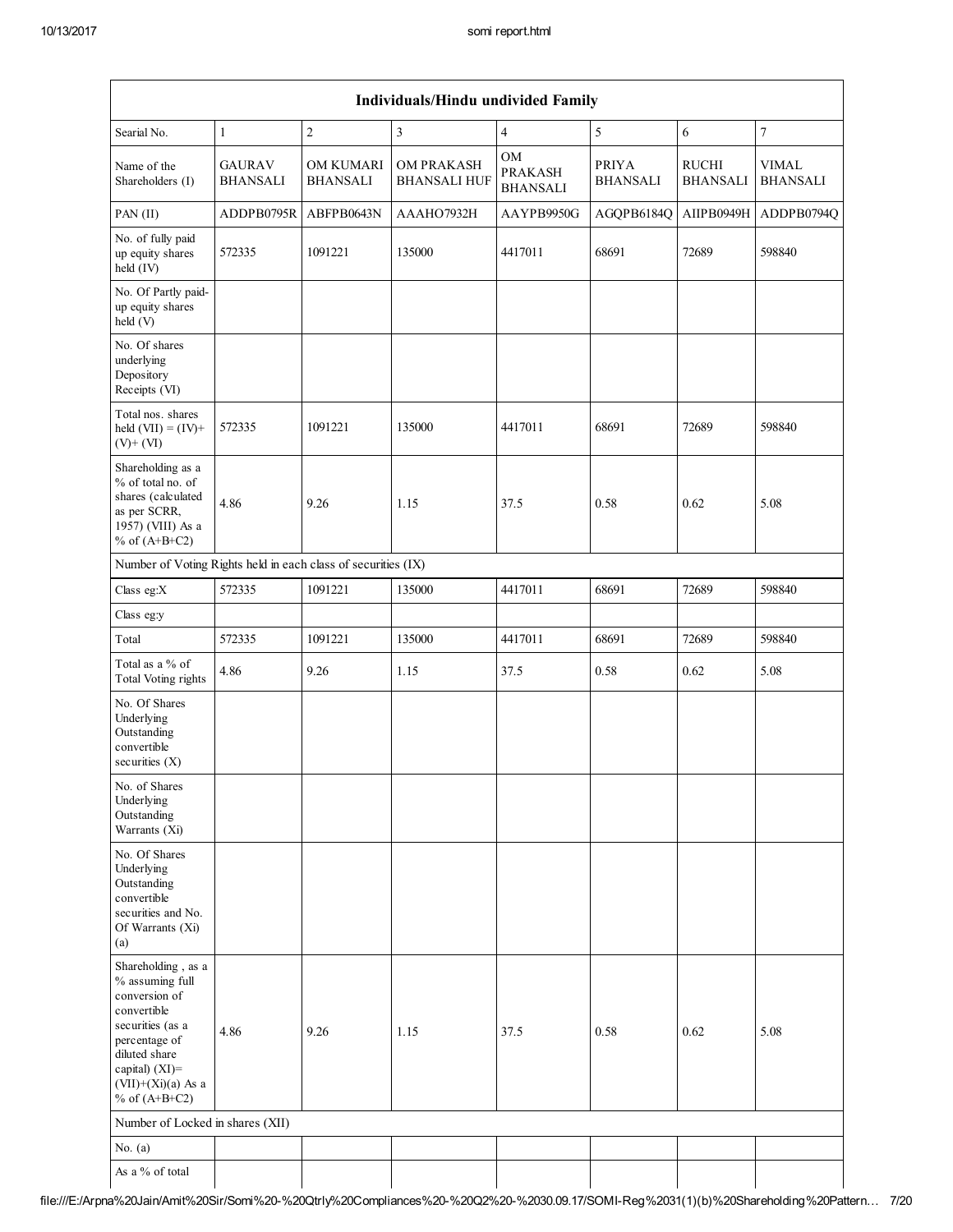## 10/13/2017 somi report.html

| Shares held (b)                                                      |        |         |        |         |       |       |        |
|----------------------------------------------------------------------|--------|---------|--------|---------|-------|-------|--------|
| Number of Shares pledged or otherwise encumbered (XIII)              |        |         |        |         |       |       |        |
| No. $(a)$                                                            |        |         |        |         |       |       |        |
| As a % of total<br>Shares held (b)                                   |        |         |        |         |       |       |        |
| Number of equity<br>shares held in<br>dematerialized<br>form $(XIV)$ | 572335 | 1091221 | 135000 | 4417011 | 68691 | 72689 | 598840 |
| Reason for not providing PAN                                         |        |         |        |         |       |       |        |
| Reason for not<br>providing PAN                                      |        |         |        |         |       |       |        |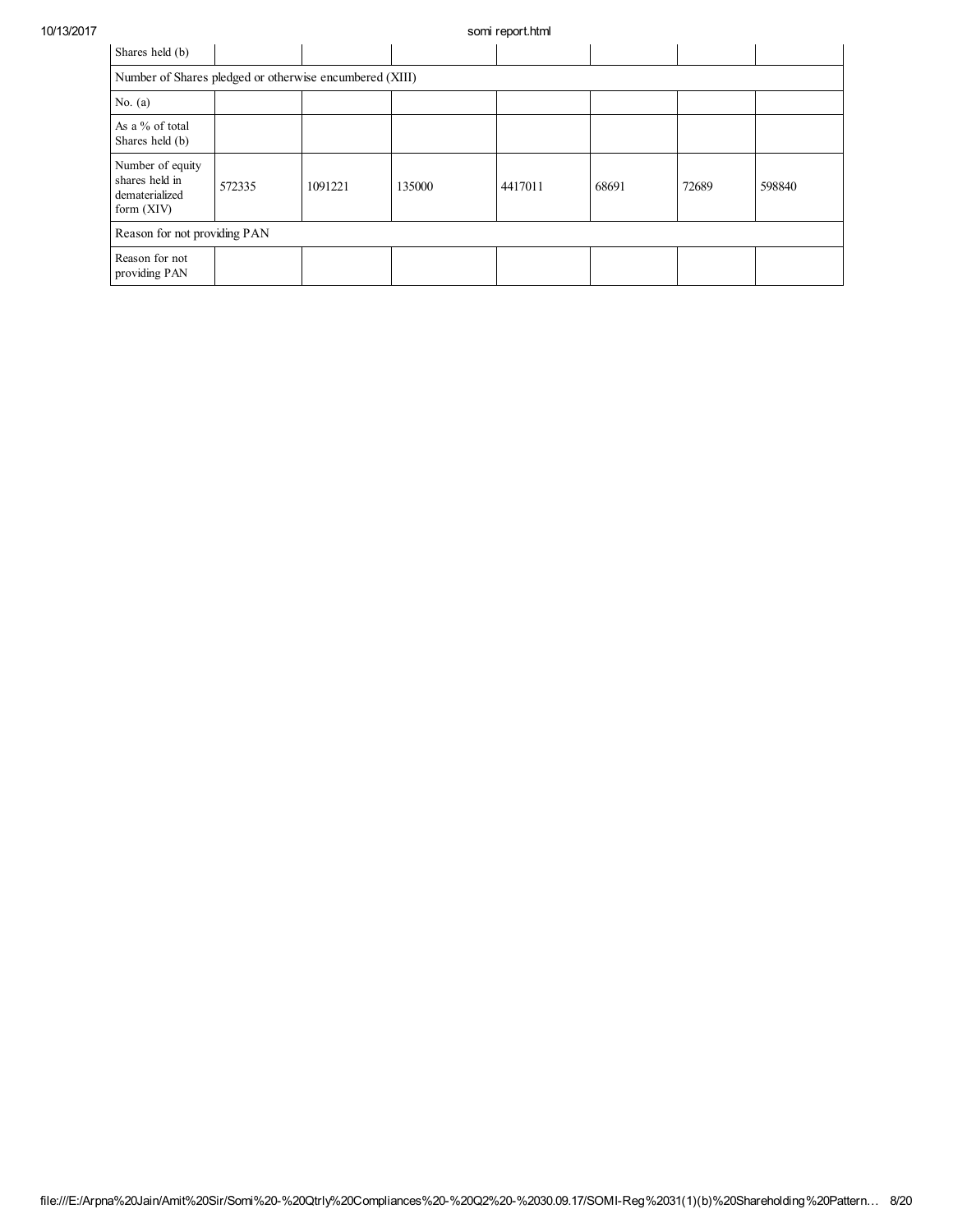|                                                                                                                                                                                          | Individuals/Hindu undivided Family                            |
|------------------------------------------------------------------------------------------------------------------------------------------------------------------------------------------|---------------------------------------------------------------|
| Searial No.                                                                                                                                                                              |                                                               |
| Name of the<br>Shareholders (I)                                                                                                                                                          | Click here to go back                                         |
| PAN(II)                                                                                                                                                                                  | Total                                                         |
| No. of fully paid<br>up equity shares<br>held (IV)                                                                                                                                       | 6955787                                                       |
| No. Of Partly paid-<br>up equity shares<br>held (V)                                                                                                                                      |                                                               |
| No. Of shares<br>underlying<br>Depository<br>Receipts (VI)                                                                                                                               |                                                               |
| Total nos. shares<br>held $(VII) = (IV) +$<br>$(V)$ + $(VI)$                                                                                                                             | 6955787                                                       |
| Shareholding as a<br>% of total no. of<br>shares (calculated<br>as per SCRR,<br>1957) (VIII) As a<br>% of $(A+B+C2)$                                                                     | 59.05                                                         |
|                                                                                                                                                                                          | Number of Voting Rights held in each class of securities (IX) |
| Class eg: $X$                                                                                                                                                                            | 6955787                                                       |
| Class eg:y                                                                                                                                                                               |                                                               |
| Total                                                                                                                                                                                    | 6955787                                                       |
| Total as a % of<br>Total Voting rights                                                                                                                                                   | 59.05                                                         |
| No. Of Shares<br>Underlying<br>Outstanding<br>convertible<br>securities $(X)$                                                                                                            |                                                               |
| No. of Shares<br>Underlying<br>Outstanding<br>Warrants (Xi)                                                                                                                              |                                                               |
| No. Of Shares<br>Underlying<br>Outstanding<br>convertible<br>securities and No.<br>Of Warrants (Xi)<br>(a)                                                                               |                                                               |
| Shareholding, as a<br>% assuming full<br>conversion of<br>convertible<br>securities (as a<br>percentage of<br>diluted share<br>capital) (XI)=<br>$(VII)+(Xi)(a)$ As a<br>% of $(A+B+C2)$ | 59.05                                                         |
| Number of Locked in shares (XII)                                                                                                                                                         |                                                               |
| No. $(a)$                                                                                                                                                                                |                                                               |
| As a % of total<br>Shares held (b)                                                                                                                                                       |                                                               |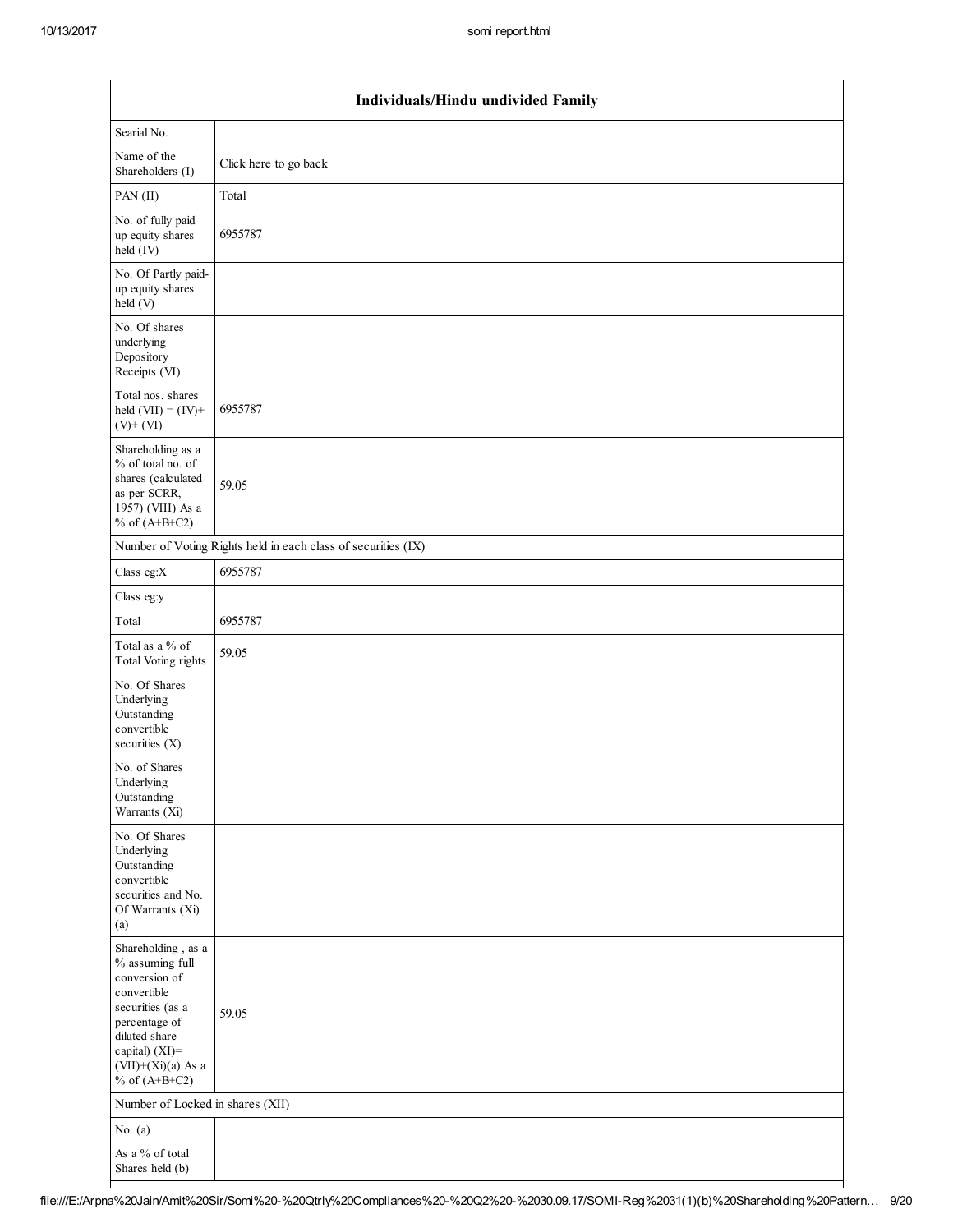| Number of Shares pledged or otherwise encumbered (XIII) |  |
|---------------------------------------------------------|--|
|---------------------------------------------------------|--|

|                                                                      | Number of Shares pledged or otherwise encumbered (XIII) |  |  |  |  |  |
|----------------------------------------------------------------------|---------------------------------------------------------|--|--|--|--|--|
| No. $(a)$                                                            |                                                         |  |  |  |  |  |
| As a % of total<br>Shares held (b)                                   |                                                         |  |  |  |  |  |
| Number of equity<br>shares held in<br>dematerialized<br>form $(XIV)$ | 6955787                                                 |  |  |  |  |  |
| Reason for not providing PAN                                         |                                                         |  |  |  |  |  |
| Reason for not<br>providing PAN                                      |                                                         |  |  |  |  |  |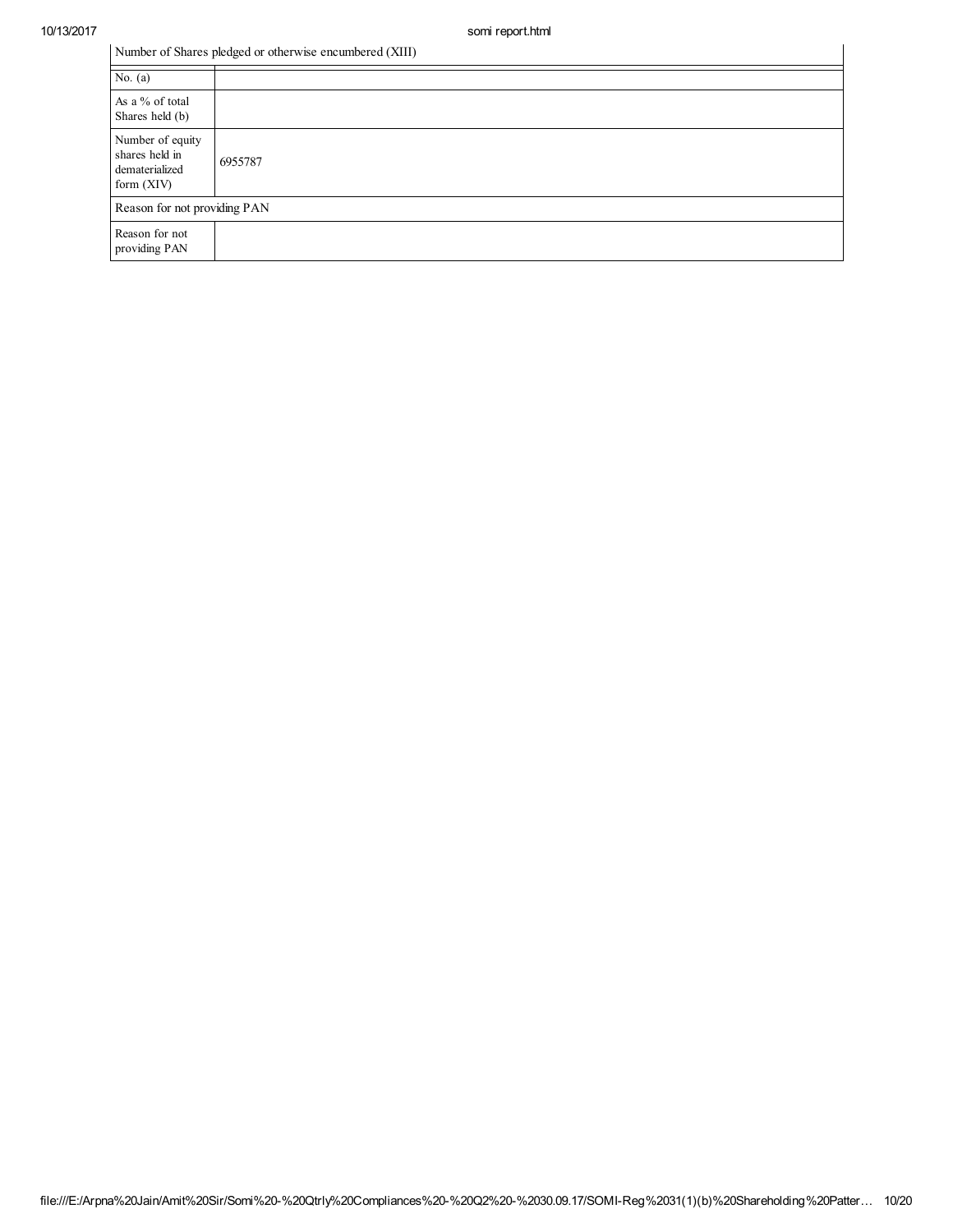| Individuals - ii. Individual shareholders holding nominal share capital in excess of Rs. 2 lakhs.                                                                                     |                                                               |                       |  |  |  |
|---------------------------------------------------------------------------------------------------------------------------------------------------------------------------------------|---------------------------------------------------------------|-----------------------|--|--|--|
| Searial No.                                                                                                                                                                           | $\mathbf{1}$                                                  |                       |  |  |  |
| Name of the<br>Shareholders (I)                                                                                                                                                       | RAJENDRAKUMAR S BHIMRAJKA                                     | Click here to go back |  |  |  |
| PAN(II)                                                                                                                                                                               | AETPB8730P                                                    | Total                 |  |  |  |
| No. of fully paid<br>up equity shares<br>held (IV)                                                                                                                                    | 275000                                                        | 275000                |  |  |  |
| No. Of Partly paid-<br>up equity shares<br>held(V)                                                                                                                                    |                                                               |                       |  |  |  |
| No. Of shares<br>underlying<br>Depository<br>Receipts (VI)                                                                                                                            |                                                               |                       |  |  |  |
| Total nos. shares<br>held $(VII) = (IV) +$<br>$(V)+(VI)$                                                                                                                              | 275000                                                        | 275000                |  |  |  |
| Shareholding as a<br>% of total no. of<br>shares (calculated<br>as per SCRR,<br>1957) (VIII) As a<br>% of $(A+B+C2)$                                                                  | 2.33                                                          | 2.33                  |  |  |  |
|                                                                                                                                                                                       | Number of Voting Rights held in each class of securities (IX) |                       |  |  |  |
| Class eg: X                                                                                                                                                                           | 275000                                                        | 275000                |  |  |  |
| Class eg:y                                                                                                                                                                            |                                                               |                       |  |  |  |
| Total                                                                                                                                                                                 | 275000                                                        | 275000                |  |  |  |
| Total as a % of<br><b>Total Voting rights</b>                                                                                                                                         | 2.33                                                          | 2.33                  |  |  |  |
| No. Of Shares<br>Underlying<br>Outstanding<br>convertible<br>securities $(X)$                                                                                                         |                                                               |                       |  |  |  |
| No. of Shares<br>Underlying<br>Outstanding<br>Warrants (Xi)                                                                                                                           |                                                               |                       |  |  |  |
| No. Of Shares<br>Underlying<br>Outstanding<br>convertible<br>securities and No.<br>Of Warrants (Xi)<br>(a)                                                                            |                                                               |                       |  |  |  |
| Shareholding, as a<br>% assuming full<br>conversion of<br>convertible<br>securities (as a<br>percentage of<br>diluted share<br>capital) $(XI)$ =<br>(VII)+(X) As a %<br>of $(A+B+C2)$ | 2.33                                                          | 2.33                  |  |  |  |
| Number of Locked in shares (XII)                                                                                                                                                      |                                                               |                       |  |  |  |
| No. $(a)$                                                                                                                                                                             |                                                               |                       |  |  |  |
| As a % of total<br>Shares held (b)                                                                                                                                                    |                                                               |                       |  |  |  |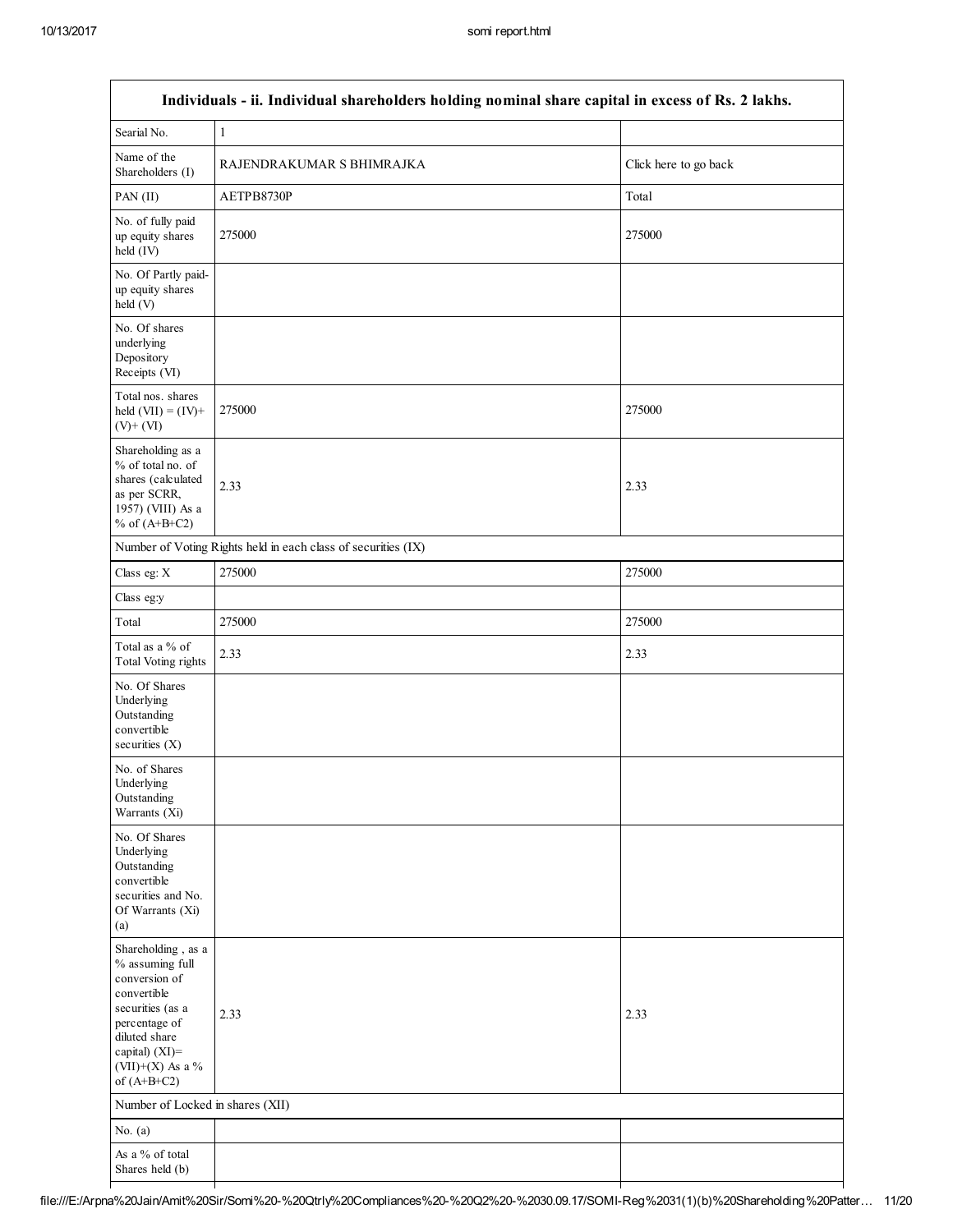| Number of equity<br>shares held in<br>dematerialized<br>form $(XIV)$ | 275000 | 275000 |
|----------------------------------------------------------------------|--------|--------|
| Reason for not providing PAN                                         |        |        |
| Reason for not<br>providing PAN                                      |        |        |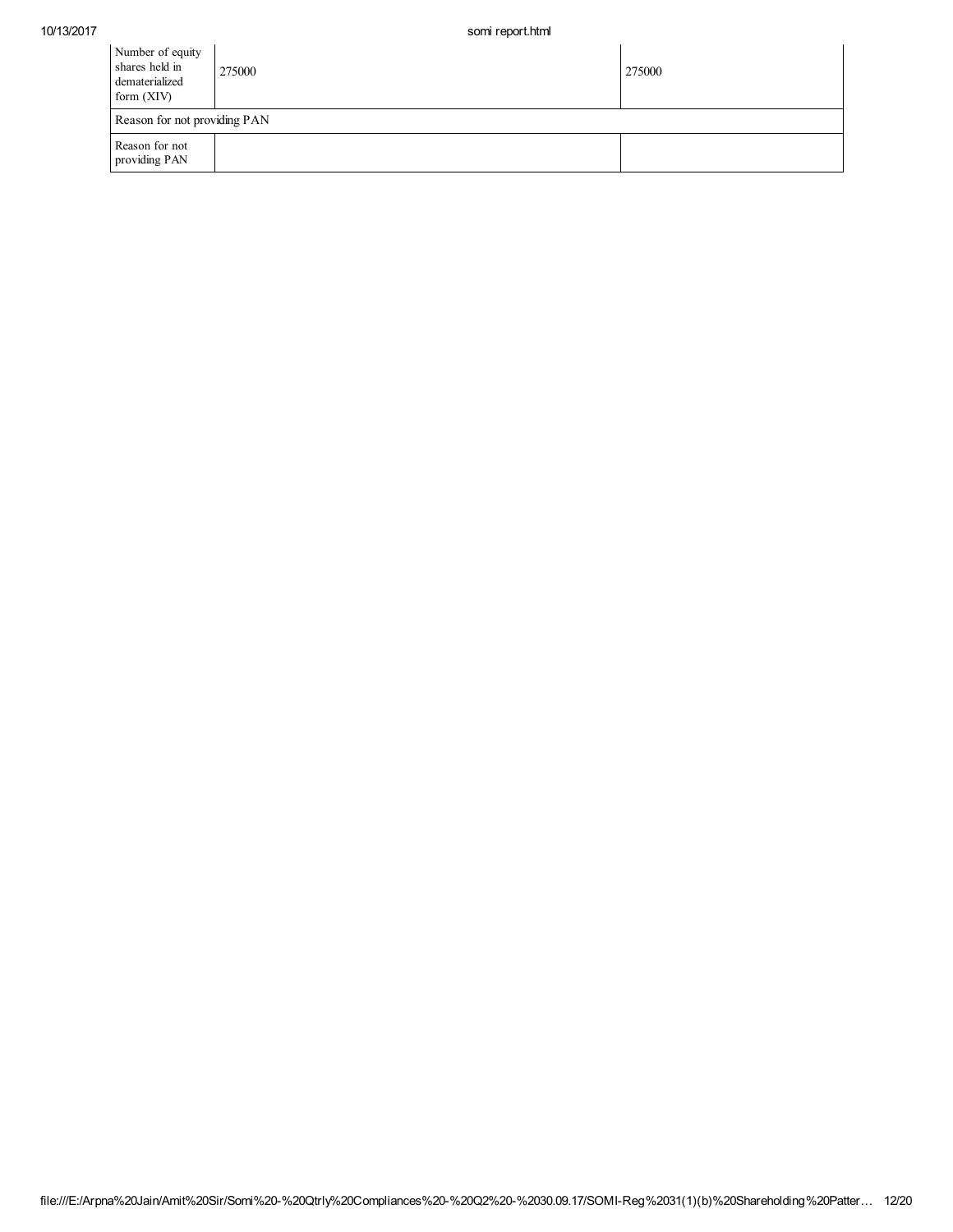|                                                                                                                      |                     |                            |                                                                     | Any Other (specify)                                                  |                                                 |                                                                |                                                            |
|----------------------------------------------------------------------------------------------------------------------|---------------------|----------------------------|---------------------------------------------------------------------|----------------------------------------------------------------------|-------------------------------------------------|----------------------------------------------------------------|------------------------------------------------------------|
| Searial No.                                                                                                          | $\mathbf{1}$        | $\overline{2}$             | $\overline{3}$                                                      | $\overline{4}$                                                       | 5                                               | 6                                                              | $\overline{7}$                                             |
| Category                                                                                                             | Clearing<br>Members | <b>Bodies</b><br>Corporate | <b>Bodies Corporate</b>                                             | <b>Bodies Corporate</b>                                              | <b>Bodies</b><br>Corporate                      | <b>Bodies Corporate</b>                                        | <b>Bodies</b><br>Corporate                                 |
| Category / More<br>than 1 percentage                                                                                 | Category            | Category                   | More than 1<br>percentage of<br>shareholding                        | More than 1<br>percentage of<br>shareholding                         | More than 1<br>percentage of<br>shareholding    | More than 1<br>percentage of<br>shareholding                   | More than 1<br>percentage of<br>shareholding               |
| Name of the<br>Shareholders (I)                                                                                      |                     |                            | <b>JOSHNA</b><br><b>TRADING</b><br><b>PRIVATE</b><br><b>LIMITED</b> | <b>MANISH</b><br><b>TRADECOM</b><br><b>PRIVATE</b><br><b>LIMITED</b> | <b>RELIGARE</b><br><b>FINVEST</b><br><b>LTD</b> | ROYAL JAISAL<br><b>FINANCIAL</b><br><b>CONSULTANTS</b><br>PVT. | SAJOY<br><b>RUBBER</b><br><b>PRIVATE</b><br><b>LIMITED</b> |
| PAN (II)                                                                                                             |                     |                            | ZZZZZ9999Z                                                          | AAECM7389P                                                           | AAFCS6801H                                      | AAECR2634L                                                     | ZZZZZ9999Z                                                 |
| No. of the<br>Shareholders (I)                                                                                       | 51                  | 58                         | 1                                                                   | 1                                                                    | 1                                               | 1                                                              | $\mathbf{1}$                                               |
| No. of fully paid<br>up equity shares<br>held (IV)                                                                   | 88418               | 2225413                    | 286000                                                              | 301732                                                               | 119390                                          | 382553                                                         | 238000                                                     |
| No. Of Partly paid-<br>up equity shares<br>held (V)                                                                  |                     |                            |                                                                     |                                                                      |                                                 |                                                                |                                                            |
| No. Of shares<br>underlying<br>Depository<br>Receipts (VI)                                                           |                     |                            |                                                                     |                                                                      |                                                 |                                                                |                                                            |
| Total nos. shares<br>held $(VII) = (IV) +$<br>$(V)$ + $(VI)$                                                         | 88418               | 2225413                    | 286000                                                              | 301732                                                               | 119390                                          | 382553                                                         | 238000                                                     |
| Shareholding as a<br>% of total no. of<br>shares (calculated<br>as per SCRR,<br>1957) (VIII) As a<br>% of $(A+B+C2)$ | 0.75                | 18.89                      | 2.43                                                                | 2.56                                                                 | 1.01                                            | 3.25                                                           | 2.02                                                       |
| Number of Voting Rights held in each class of securities (IX)                                                        |                     |                            |                                                                     |                                                                      |                                                 |                                                                |                                                            |
| Class eg: X                                                                                                          | 88418               | 2225413                    | 286000                                                              | 301732                                                               | 119390                                          | 382553                                                         | 238000                                                     |
| Class eg:y                                                                                                           |                     |                            |                                                                     |                                                                      |                                                 |                                                                |                                                            |
| Total                                                                                                                | 88418               | 2225413                    | 286000                                                              | 301732                                                               | 119390                                          | 382553                                                         | 238000                                                     |
| Total as a % of<br><b>Total Voting rights</b>                                                                        | 0.75                | 18.89                      | 2.43                                                                | 2.56                                                                 | 1.01                                            | 3.25                                                           | 2.02                                                       |
| No. Of Shares<br>Underlying<br>Outstanding<br>convertible<br>securities $(X)$                                        |                     |                            |                                                                     |                                                                      |                                                 |                                                                |                                                            |
| No. of Shares<br>Underlying<br>Outstanding<br>Warrants (Xi)                                                          |                     |                            |                                                                     |                                                                      |                                                 |                                                                |                                                            |
| No. Of Shares<br>Underlying<br>Outstanding<br>convertible<br>securities and No.<br>Of Warrants (Xi)<br>(a)           |                     |                            |                                                                     |                                                                      |                                                 |                                                                |                                                            |
| Shareholding, as a<br>% assuming full<br>conversion of<br>convertible<br>securities (as a                            |                     |                            |                                                                     |                                                                      |                                                 |                                                                |                                                            |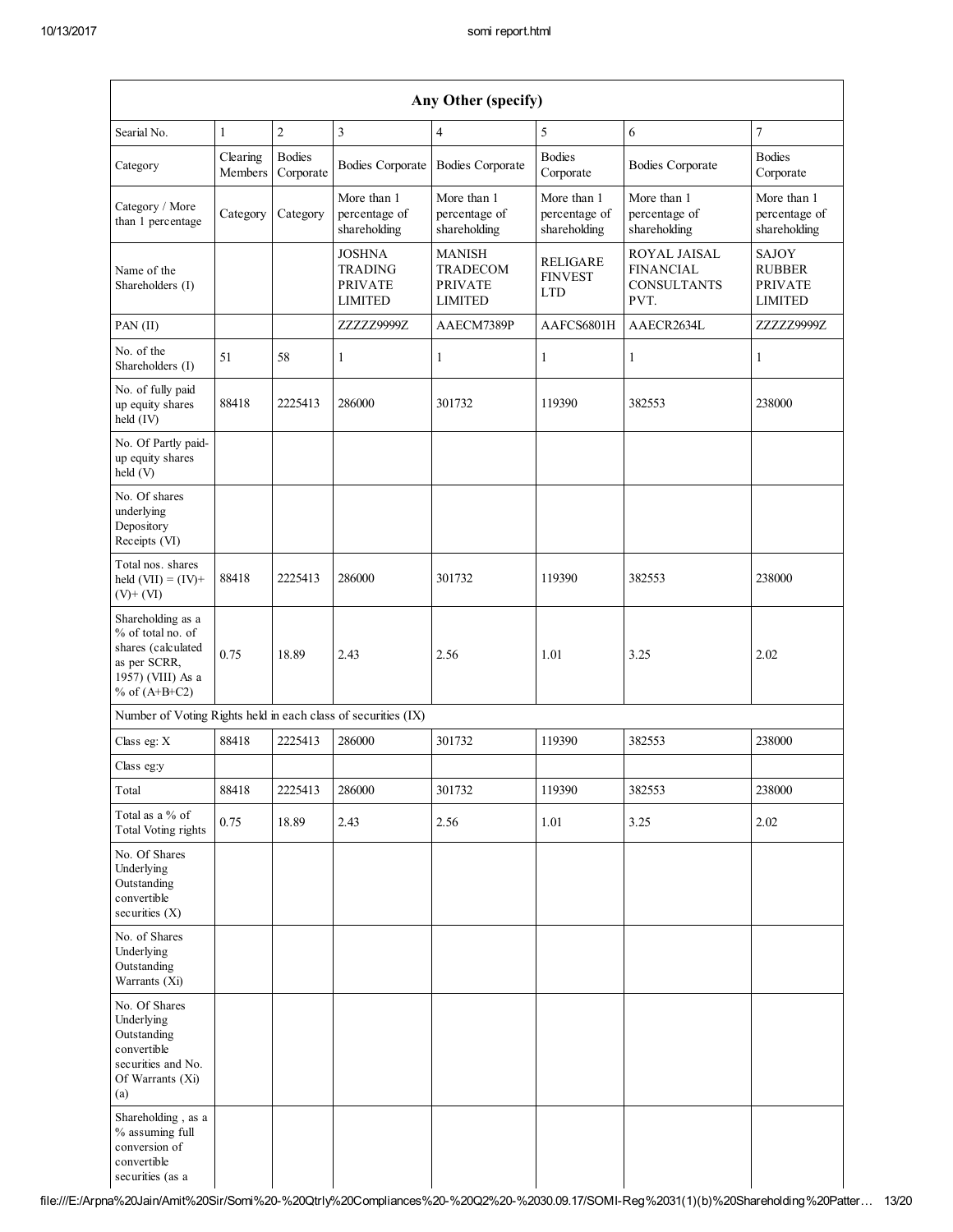| 10/13/2017 | somi report.html                                                                        |                              |         |                              |        |        |        |                              |  |
|------------|-----------------------------------------------------------------------------------------|------------------------------|---------|------------------------------|--------|--------|--------|------------------------------|--|
|            | percentage of<br>diluted share<br>capital) (XI)=<br>$(VII)+(X)$ As a %<br>of $(A+B+C2)$ | 0.75                         | 18.89   | 2.43                         | 2.56   | 1.01   | 3.25   | 2.02                         |  |
|            | Number of Locked in shares (XII)                                                        |                              |         |                              |        |        |        |                              |  |
|            | No. $(a)$                                                                               |                              |         |                              |        |        |        |                              |  |
|            | As a % of total<br>Shares held (b)                                                      |                              |         |                              |        |        |        |                              |  |
|            | Number of equity<br>shares held in<br>dematerialized<br>form $(XIV)$                    | 88418                        | 1403413 | $\mathbf{0}$                 | 301732 | 119390 | 382553 | $\mathbf{0}$                 |  |
|            |                                                                                         | Reason for not providing PAN |         |                              |        |        |        |                              |  |
|            | Reason for not<br>providing PAN                                                         |                              |         | Textual<br>Information $(1)$ |        |        |        | Textual<br>Information $(2)$ |  |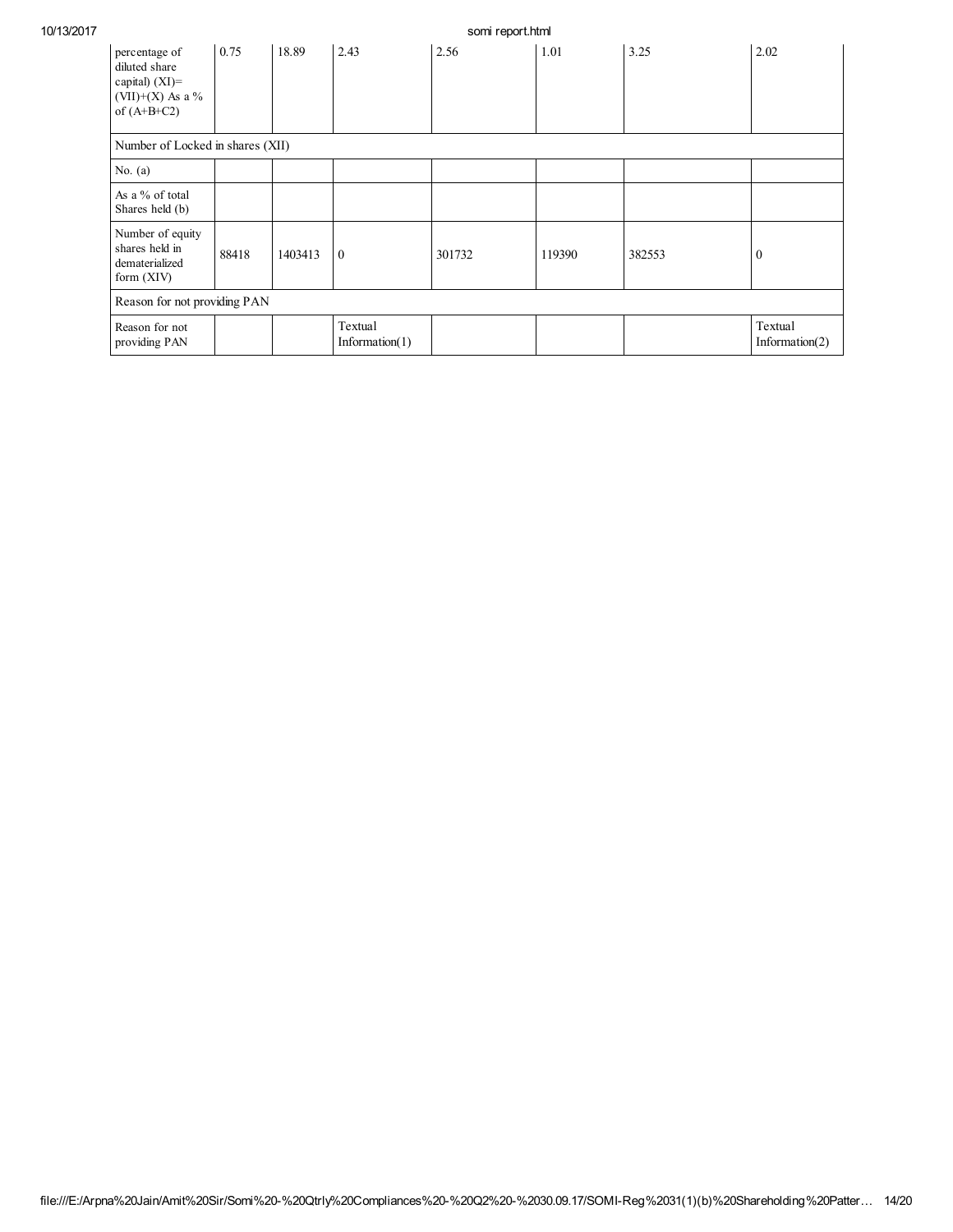|                                                                                                                                               |                                                               | Any Other (specify)                        |                 |                       |            |                 |
|-----------------------------------------------------------------------------------------------------------------------------------------------|---------------------------------------------------------------|--------------------------------------------|-----------------|-----------------------|------------|-----------------|
| Searial No.                                                                                                                                   | $\,$ 8 $\,$                                                   | 9                                          | 10              | 11                    | 12         | 13              |
| Category                                                                                                                                      | <b>Bodies Corporate</b>                                       | <b>Bodies Corporate</b>                    | $NRI-$<br>Repat | $NRI - Non-$<br>Repat | <b>HUF</b> | Other           |
| Category / More<br>than 1 percentage                                                                                                          | More than 1 percentage of<br>shareholding                     | More than 1 percentage of<br>shareholding  | Category        | Category              | Category   | Category        |
| Name of the<br>Shareholders (I)                                                                                                               | <b>SINA CHEMTRADE</b><br>PRIVATE LIMITED                      | <b>TRANSLAND SHARES</b><br>PRIVATE LIMITED |                 |                       |            | LLP/PARTNERSHIP |
| PAN (II)                                                                                                                                      | ZZZZZ9999Z                                                    | AADCT1253A                                 |                 |                       |            |                 |
| No. of the<br>Shareholders (I)                                                                                                                | $\mathbf{1}$                                                  | 1                                          | 12              | 4                     | 173        | 1               |
| No. of fully paid<br>up equity shares<br>held (IV)                                                                                            | 298000                                                        | 456183                                     | 20436           | 1647                  | 174530     | 6823            |
| No. Of Partly paid-<br>up equity shares<br>held (V)                                                                                           |                                                               |                                            |                 |                       |            |                 |
| No. Of shares<br>underlying<br>Depository<br>Receipts (VI)                                                                                    |                                                               |                                            |                 |                       |            |                 |
| Total nos. shares<br>held $(VII) = (IV) +$<br>$(V)$ + $(VI)$                                                                                  | 298000                                                        | 456183                                     | 20436           | 1647                  | 174530     | 6823            |
| Shareholding as a<br>% of total no. of<br>shares (calculated<br>as per SCRR,<br>1957) (VIII) As a<br>% of $(A+B+C2)$                          | 2.53                                                          | 3.87                                       | 0.17            | 0.01                  | 1.48       | 0.06            |
|                                                                                                                                               | Number of Voting Rights held in each class of securities (IX) |                                            |                 |                       |            |                 |
| Class eg: X                                                                                                                                   | 298000                                                        | 456183                                     | 20436           | 1647                  | 174530     | 6823            |
| Class eg:y                                                                                                                                    |                                                               |                                            |                 |                       |            |                 |
| Total                                                                                                                                         | 298000                                                        | 456183                                     | 20436           | 1647                  | 174530     | 6823            |
| Total as a % of<br><b>Total Voting rights</b>                                                                                                 | 2.53                                                          | 3.87                                       | 0.17            | 0.01                  | 1.48       | 0.06            |
| No. Of Shares<br>Underlying<br>Outstanding<br>convertible<br>securities $(X)$                                                                 |                                                               |                                            |                 |                       |            |                 |
| No. of Shares<br>Underlying<br>Outstanding<br>Warrants (Xi)                                                                                   |                                                               |                                            |                 |                       |            |                 |
| No. Of Shares<br>Underlying<br>Outstanding<br>convertible<br>securities and No.<br>Of Warrants (Xi)<br>(a)                                    |                                                               |                                            |                 |                       |            |                 |
| Shareholding, as a<br>% assuming full<br>conversion of<br>convertible<br>securities (as a<br>percentage of<br>diluted share<br>capital) (XI)= | 2.53                                                          | 3.87                                       | 0.17            | 0.01                  | 1.48       | 0.06            |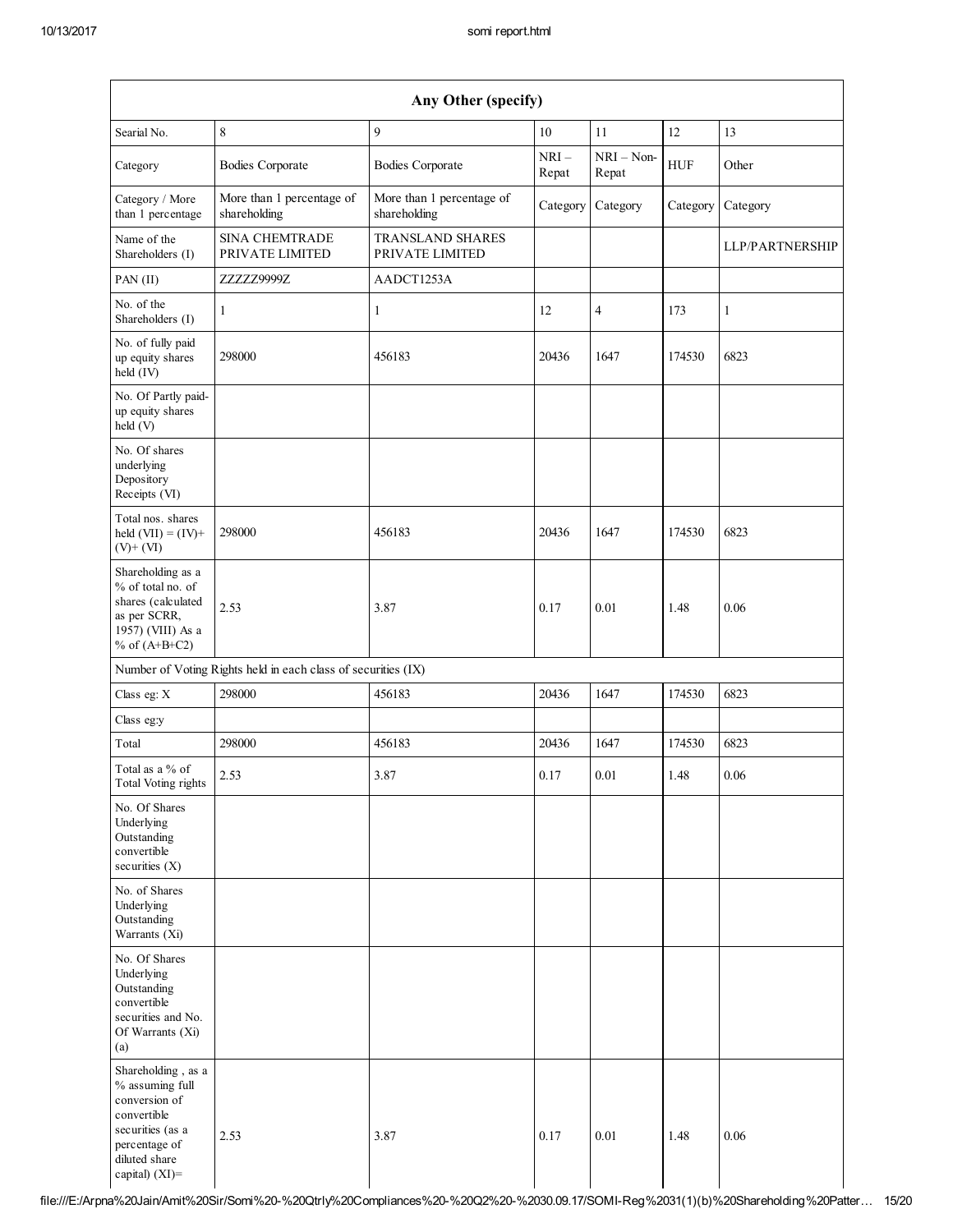| (VII)+(X) As a $%$<br>of $(A+B+C2)$                                  |                        |        |       |      |        |      |
|----------------------------------------------------------------------|------------------------|--------|-------|------|--------|------|
| Number of Locked in shares (XII)                                     |                        |        |       |      |        |      |
| No. $(a)$                                                            |                        |        |       |      |        |      |
| As a % of total<br>Shares held (b)                                   |                        |        |       |      |        |      |
| Number of equity<br>shares held in<br>dematerialized<br>form $(XIV)$ | $\mathbf{0}$           | 456183 | 20436 | 1647 | 174530 | 6823 |
| Reason for not providing PAN                                         |                        |        |       |      |        |      |
| Reason for not<br>providing PAN                                      | Textual Information(3) |        |       |      |        |      |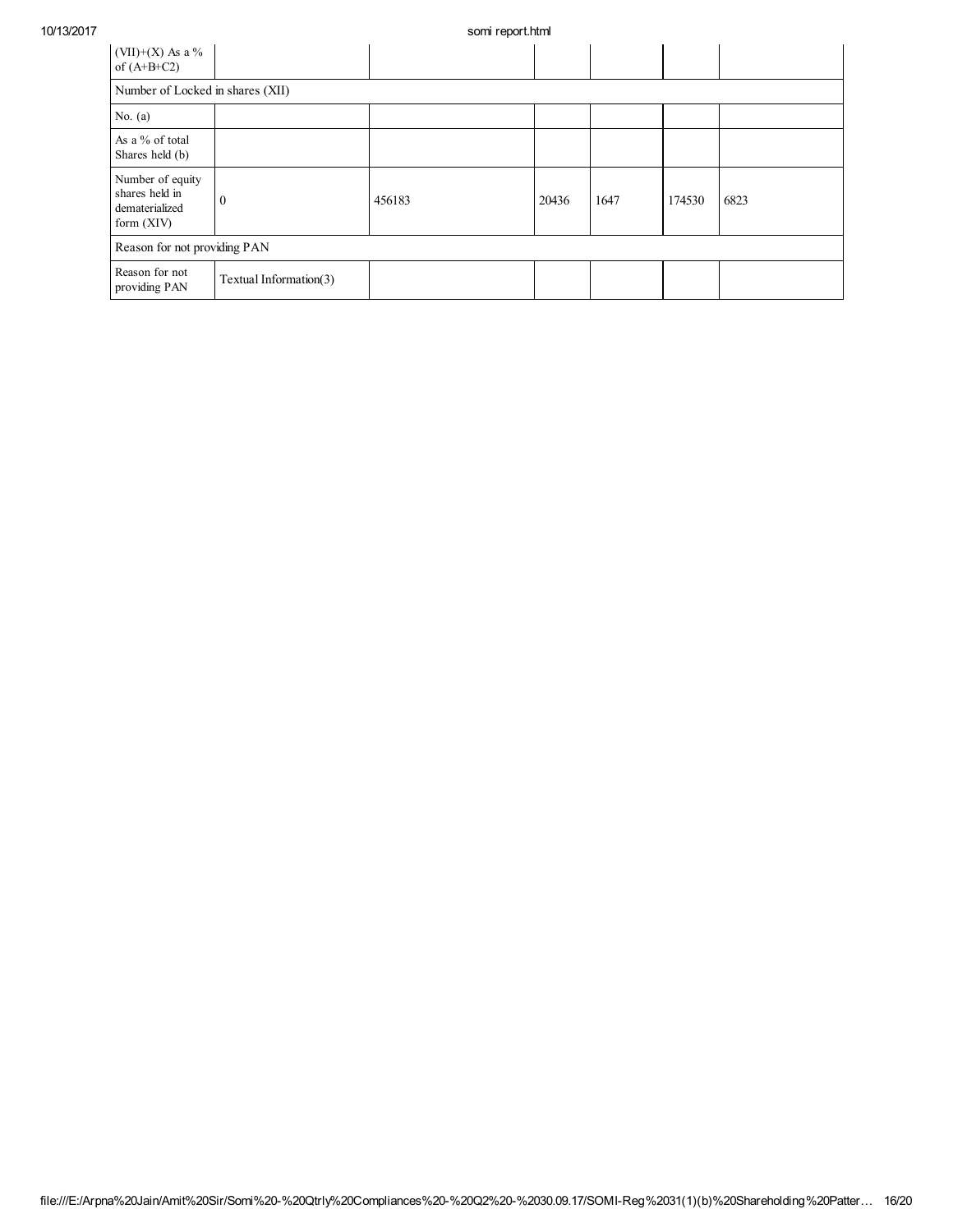| Any Other (specify)                                                                                                                                                    |                                                               |  |  |  |
|------------------------------------------------------------------------------------------------------------------------------------------------------------------------|---------------------------------------------------------------|--|--|--|
| Searial No.                                                                                                                                                            |                                                               |  |  |  |
| Category                                                                                                                                                               |                                                               |  |  |  |
| Category / More<br>than 1 percentage                                                                                                                                   |                                                               |  |  |  |
| Name of the<br>Shareholders (I)                                                                                                                                        | Click here to go back                                         |  |  |  |
| PAN (II)                                                                                                                                                               | Total                                                         |  |  |  |
| No. of the<br>Shareholders (I)                                                                                                                                         | 299                                                           |  |  |  |
| No. of fully paid<br>up equity shares<br>held (IV)                                                                                                                     | 2517267                                                       |  |  |  |
| No. Of Partly paid-<br>up equity shares<br>$\text{held}(V)$                                                                                                            |                                                               |  |  |  |
| No. Of shares<br>underlying<br>Depository<br>Receipts (VI)                                                                                                             |                                                               |  |  |  |
| Total nos. shares<br>held $(VII) = (IV) +$<br>$(V)$ + $(VI)$                                                                                                           | 2517267                                                       |  |  |  |
| Shareholding as a<br>% of total no. of<br>shares (calculated<br>as per SCRR,<br>1957) (VIII) As a<br>% of $(A+B+C2)$                                                   | 21.36                                                         |  |  |  |
|                                                                                                                                                                        | Number of Voting Rights held in each class of securities (IX) |  |  |  |
| Class eg: X                                                                                                                                                            | 2517267                                                       |  |  |  |
| Class eg:y                                                                                                                                                             |                                                               |  |  |  |
| Total                                                                                                                                                                  | 2517267                                                       |  |  |  |
| Total as a $\%$ of<br><b>Total Voting rights</b>                                                                                                                       | 21.36                                                         |  |  |  |
| No. Of Shares<br>Underlying<br>Outstanding<br>convertible<br>securities (X)                                                                                            |                                                               |  |  |  |
| No. of Shares<br>Underlying<br>Outstanding<br>Warrants (Xi)                                                                                                            |                                                               |  |  |  |
| No. Of Shares<br>Underlying<br>Outstanding<br>convertible<br>securities and No.<br>Of Warrants (Xi)<br>(a)                                                             |                                                               |  |  |  |
| Shareholding, as a<br>$\%$ assuming full<br>conversion of<br>convertible<br>securities (as a<br>percentage of<br>diluted share<br>capital) (XI)=<br>$(VII)+(X)$ As a % | 21.36                                                         |  |  |  |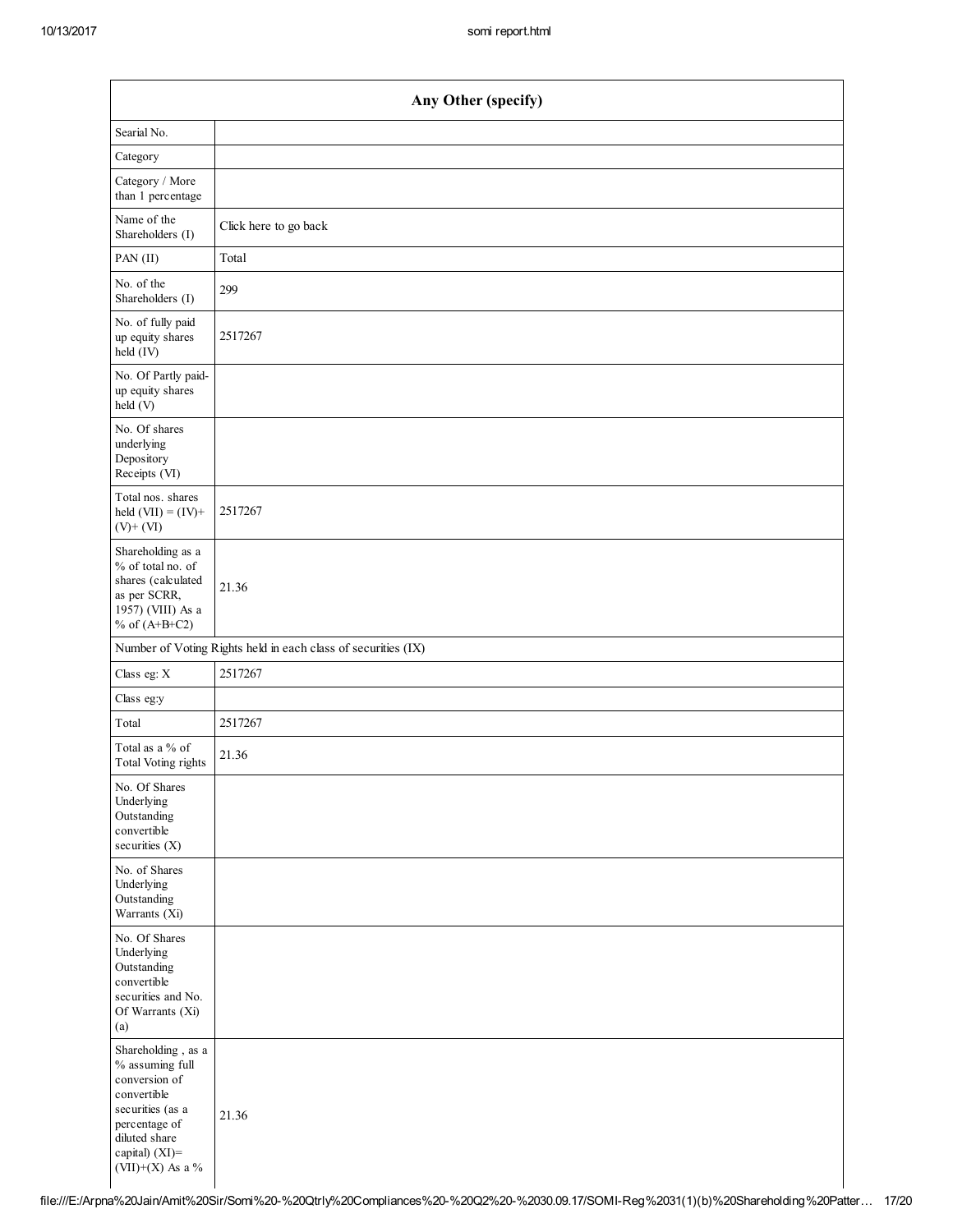| of $(A+B+C2)$                                                        |                                  |  |  |  |  |
|----------------------------------------------------------------------|----------------------------------|--|--|--|--|
|                                                                      | Number of Locked in shares (XII) |  |  |  |  |
| No. $(a)$                                                            |                                  |  |  |  |  |
| As a % of total<br>Shares held (b)                                   |                                  |  |  |  |  |
| Number of equity<br>shares held in<br>dematerialized<br>form $(XIV)$ | 1695267                          |  |  |  |  |
| Reason for not providing PAN                                         |                                  |  |  |  |  |
| Reason for not<br>providing PAN                                      |                                  |  |  |  |  |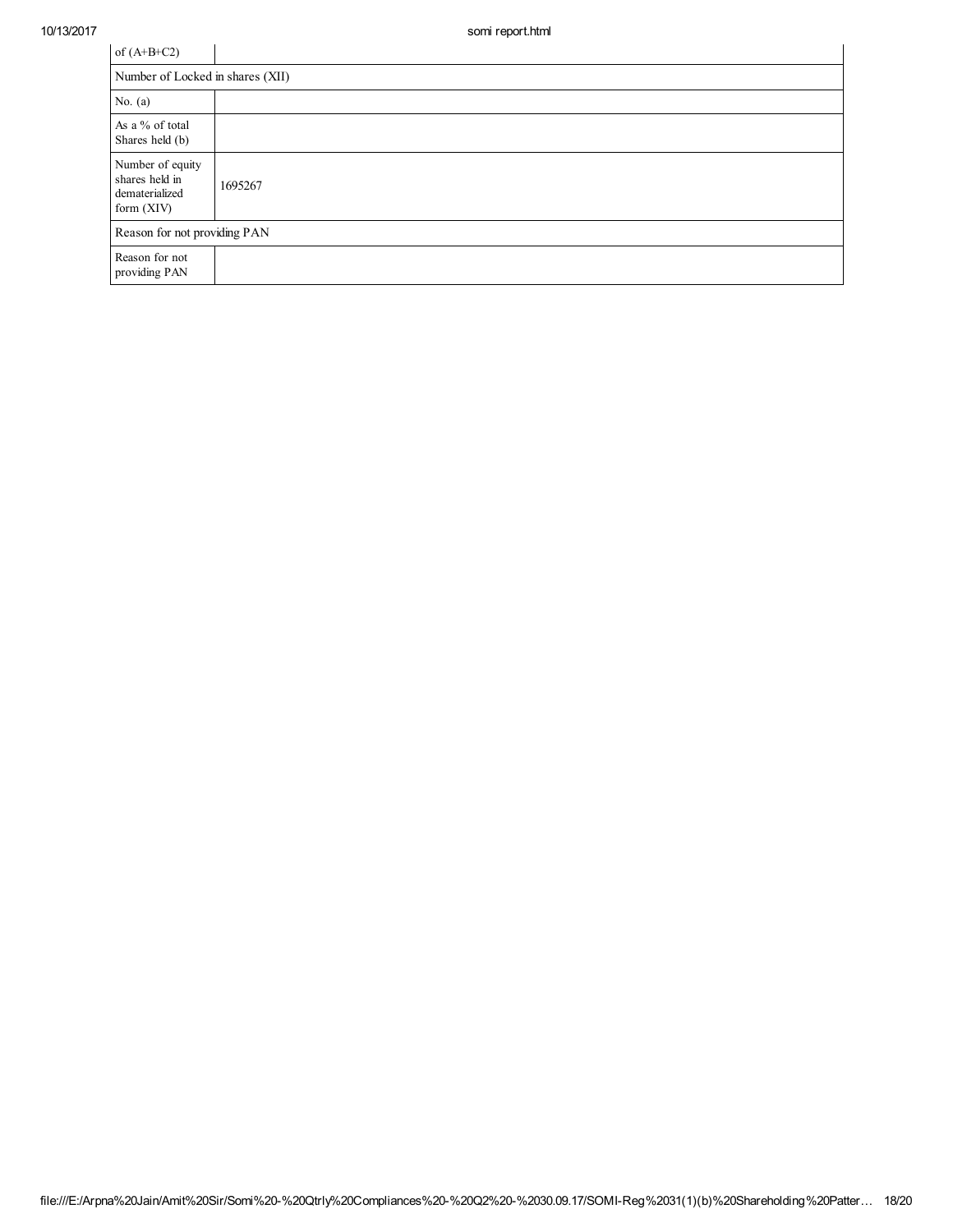| <b>Text Block</b>      |                 |  |  |  |
|------------------------|-----------------|--|--|--|
| Textual Information(1) | PHYSICAL SHARES |  |  |  |
| Textual Information(2) | PHYSICAL SHARES |  |  |  |
| Textual Information(3) | PHYSICAL SHARES |  |  |  |